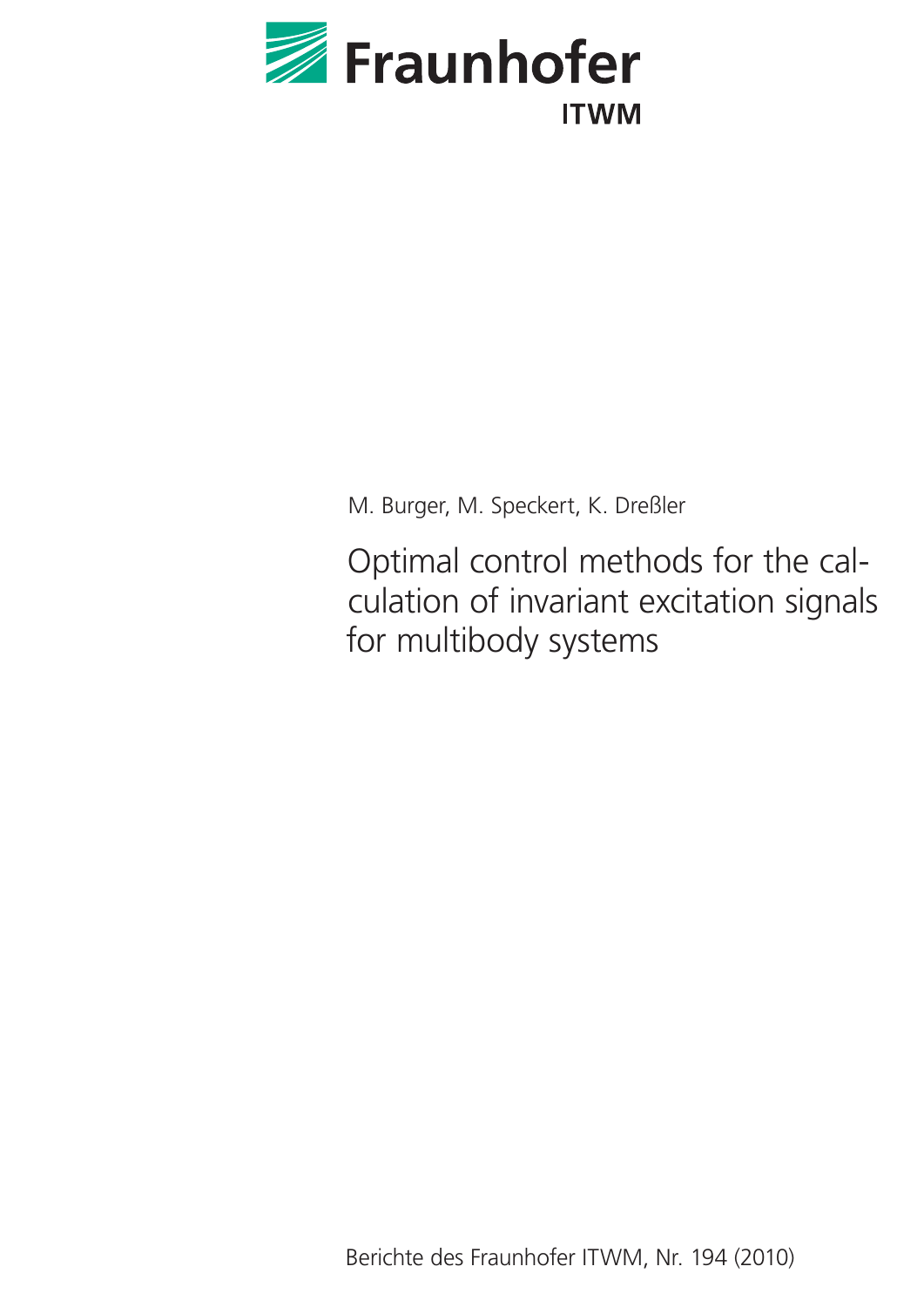© Fraunhofer-Institut für Techno- und Wirtschaftsmathematik ITWM 2010

ISSN 1434-9973

Bericht 194 (2010)

Alle Rechte vorbehalten. Ohne ausdrückliche schriftliche Genehmigung des Herausgebers ist es nicht gestattet, das Buch oder Teile daraus in irgendeiner Form durch Fotokopie, Mikrofilm oder andere Verfahren zu reproduzieren oder in eine für Maschinen, insbesondere Datenverarbeitungsanlagen, verwendbare Sprache zu übertragen. Dasselbe gilt für das Recht der öffentlichen Wiedergabe.

Warennamen werden ohne Gewährleistung der freien Verwendbarkeit benutzt.

Die Veröffentlichungen in der Berichtsreihe des Fraunhofer ITWM können bezogen werden über:

Fraunhofer-Institut für Techno- und Wirtschaftsmathematik ITWM Fraunhofer-Platz 1

67663 Kaiserslautern Germany

Telefon: +49(0)631/31600-0 Telefax: +49(0)631/31600-1099 E-Mail: info@itwm.fraunhofer.de Internet: www.itwm.fraunhofer.de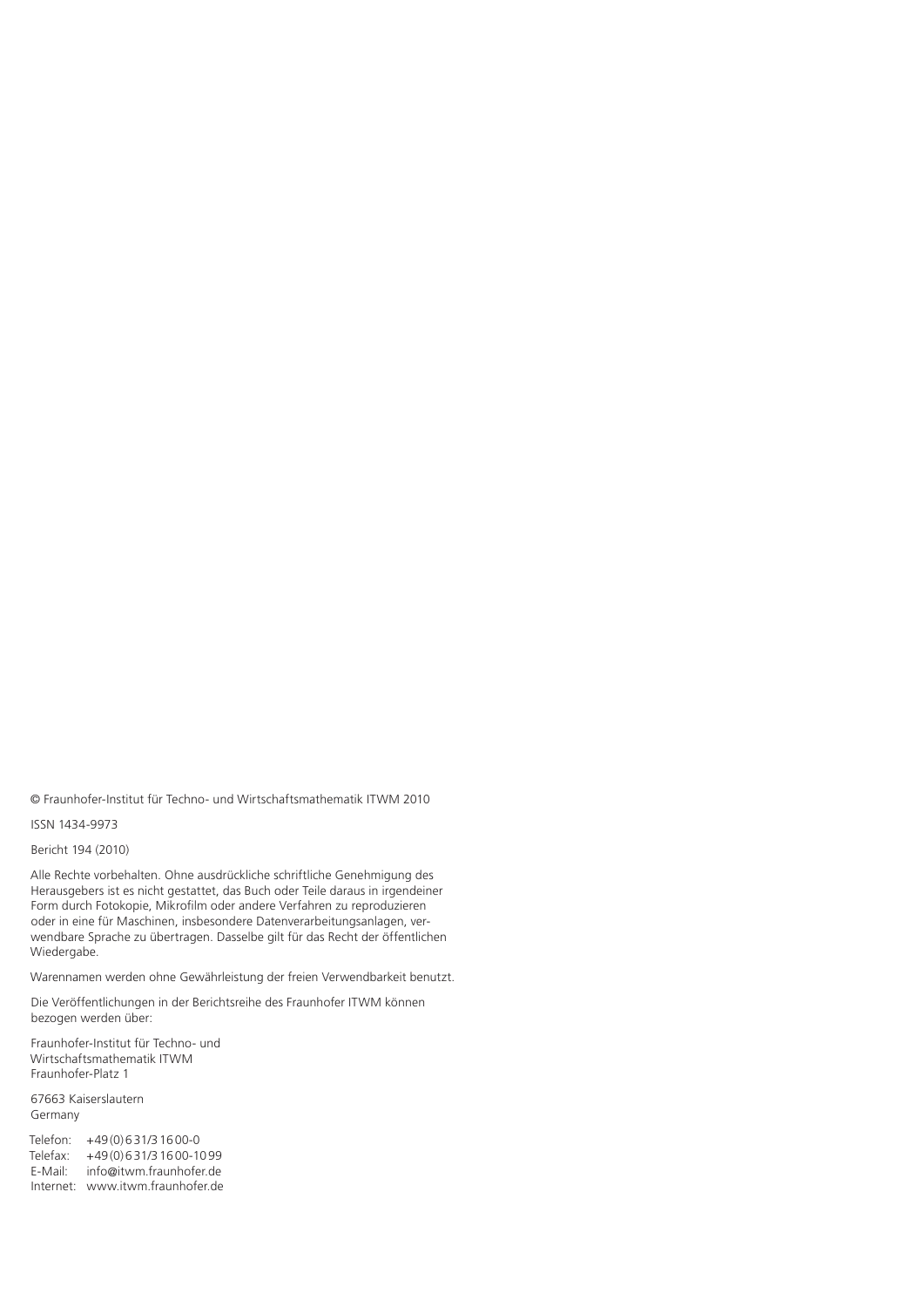# Vorwort

Das Tätigkeitsfeld des Fraunhofer-Instituts für Techno- und Wirtschaftsmathematik ITWM umfasst anwendungsnahe Grundlagenforschung, angewandte Forschung sowie Beratung und kundenspezifische Lösungen auf allen Gebieten, die für Techno- und Wirtschaftsmathematik bedeutsam sind.

In der Reihe »Berichte des Fraunhofer ITWM« soll die Arbeit des Instituts kontinuierlich einer interessierten Öffentlichkeit in Industrie, Wirtschaft und Wissenschaft vorgestellt werden. Durch die enge Verzahnung mit dem Fachbereich Mathematik der Universität Kaiserslautern sowie durch zahlreiche Kooperationen mit internationalen Institutionen und Hochschulen in den Bereichen Ausbildung und Forschung ist ein großes Potenzial für Forschungsberichte vorhanden. In die Berichtreihe werden sowohl hervorragende Diplom- und Projektarbeiten und Dissertationen als auch Forschungsberichte der Institutsmitarbeiter und Institutsgäste zu aktuellen Fragen der Techno- und Wirtschaftsmathematik aufgenommen.

Darüber hinaus bietet die Reihe ein Forum für die Berichterstattung über die zahlreichen Kooperationsprojekte des Instituts mit Partnern aus Industrie und Wirtschaft.

Berichterstattung heißt hier Dokumentation des Transfers aktueller Ergebnisse aus mathematischer Forschungs- und Entwicklungsarbeit in industrielle Anwendungen und Softwareprodukte – und umgekehrt, denn Probleme der Praxis generieren neue interessante mathematische Fragestellungen.

hits Reidel- Wh

Prof. Dr. Dieter Prätzel-Wolters Institutsleiter

Kaiserslautern, im Juni 2001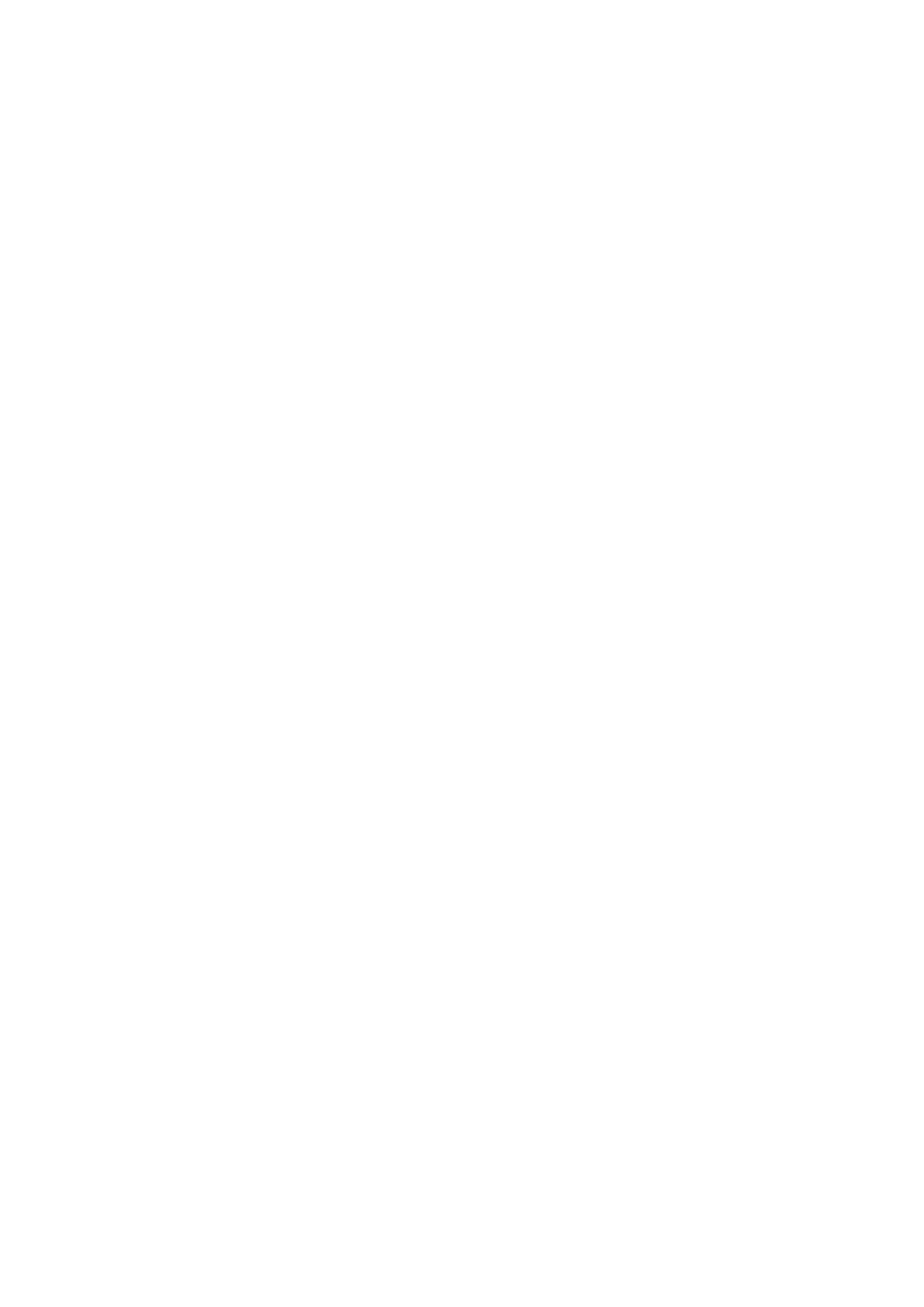# **Optimal Control Methods for the Calculation of Invariant Excitation Signals for Multibody Systems**

# **Michael Burger**<sup>∗</sup> **, Michael Speckert**<sup>∗</sup> **, Klaus Dreßler**<sup>∗</sup>

<sup>∗</sup>Department Mathematical Methods for Dynamics and Durability Fraunhofer ITWM Fraunhofer-Platz 1, 67663 Kaiserslautern, Germany e-mail: michael.burger@itwm.fraunhofer.de, michael.speckert@itwm.fraunhofer.de, klaus.dressler@itwm.fraunhofer.de

## **ABSTRACT**

Input signals are needed for the numerical simulation of vehicle multibody systems. With these input data, the equations of motion can be integrated numerically and some output quantities can be calculated from the simulation results. In this work we consider the corresponding inverse problem: We assume that some reference output signals are available, typically gained by measurement and focus on the task to derive the input signals that produce the desired reference output in a suitable sense. If the input data is invariant, i.e., independent of the specific system, it can be transferred and used to excite other system variants. This problem can be formulated as optimal control problem. We discuss solution approaches from optimal control theory, their applicability to this special problem class and give some simulation results.

**Keywords:** optimal control, optimization, mbs simulation, invariant excitation.

## **1 INTRODUCTION**

Numerical system simulation plays an important role in vehicle engineering. Virtual prototyping of mechanical systems can accelerate the development process enormously and reduces costs.

For the numerical simulation of mechanical multibody system (MBS) input signals are necessary. Convenient examples of such input data are wheel forces, cylinder displacements of a virtual test-rig or a digital road profile used for driving simulation of a vehicle. This input data is called *invariant*, if it is independent of the specific system under consideration. The main benefit of invariant input signals is the possibility to transfer und use them as excitation for different model-variants, which may only exist as virtual model. In this way, time- and cost-intensive experiments can be avoided.

However output quantities which are typically measured in an experiment, e.g., wheel forces or relative displacements, are often not invariant but highly dependent on the specific vehicle variant that was used for the measurement. Therefore, they cannot be transferred and used as excitation signal for other vehiclemodel variants. Thus, the general task is to derive and calculate invariant input signals on the basis of easily measured (but system-dependent) quantities. Mathematically, this leads to an optimal control problem, see section [2.2](#page-6-0) for a general formulation.

In this paper we present some approaches for dealing with this problem. State-of-the art in industrial applications is the so called *iterative learning control (ILC)* method. The iterative learning control is a pure black-box method, only the input/output behaviour of the considered system is needed. This makes it also applicable to situations, for which it is hard or even impossible to get an equation, which describes the system properly, such as servo-hydraulic test-rigs in the laboratory. It is based on an identification and linearization of the system in the frequency domain. See [\[9\]](#page-12-0) for a detailed description and applications. But the method lacks of precise mathematical justification, i.e. , there are no general statements about important properties like accuracy, stability and convergence. Additionally, the identified linear system often does not give an appropriate description of the considered, in general non-linear, system. Of course, this can be seen as a consequence of the minimal system knowledge requirement.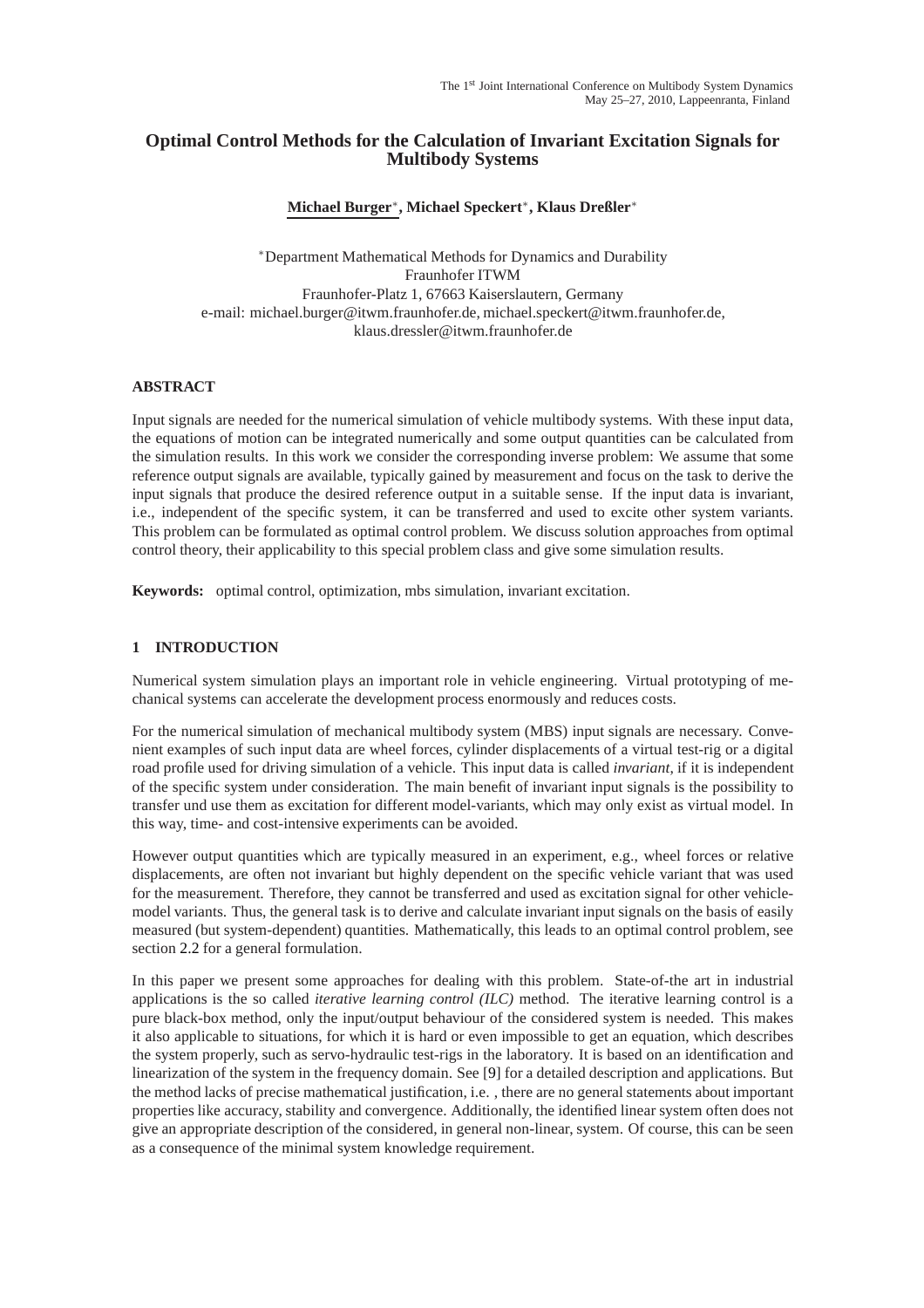In contrast to the case of a servo-hydraulic test rig in the laboratory, for virtual test rigs or more generally speaking for numerical system simulation on a computer, the system is well-known as multibody system model, mathematically described as differential-algebraic equation. In the investigations presented in this work, we only consider multibody system models. Consequently we assume, that a mathematical description of the considered system is available, at least in a structural sense, e.g., in terms of right-hand-side-calls. We discuss some alternative solution approaches for the problem of deriving invariant input signals. These approaches are based on optimal control theory and make use of the information description of the considered system as multibody system model.

Of course, it is an important aspect how the information and mathematical description of a multibody system model can be revealed. This depends on the way of building and implementing the mbs in first instance, varying from writing the equations of motion by hand to building the model with a commercial MBS software tool like SIMPACK [\[1\]](#page-11-0), we consider both situations.

The remaining part of this paper is organized as follows: In Sect. 2 we give a mathematical description of the optimal-control problem, we wish to solve and also address the question how information of the mathematical description of multibody system is accessible. In Sect. 3, we describe and discuss to solution methods for that problem and finally, sect. 4 summarizes simulation results for two application examples.

## **2 MATHEMATICAL PROBLEM FORMULATION AND SETUP**

#### **2.1 The Equations of Motion of a Multibody System**

A multiobody system generally consists of a finite number of rigid and elastic bodies with masses and moments of inertia that are linked together by joints and force-elements(springs, dampers, driven actuators etc.), which are assumed to be massless. Further, we assume, that the system is excited by a well-defined input signal, e.g., the displacement of some bodies of the system or some forces acting on bodies of the system. The equations of motion describing such a MBS form a second order system of ordinary differential equations(ODE):

$$
M(q)\ddot{q} = f(t, q, \dot{q}, u),\tag{1}
$$

<span id="page-5-0"></span>or, equivalently, as a first order-system

$$
\dot{q} = v
$$
  
\n
$$
M(q)\dot{v} = f(t, q, v, u).
$$
\n(2)

<span id="page-5-1"></span>For notational convenience we will often use the short-hand form

$$
\dot{x} = f(t, x, u),\tag{3}
$$

<span id="page-5-2"></span>with  $x := (q, v)$  denotes the state vector.

If, however, the system contains kinematically closed loops or constraints, the corresponding equations of motion are given by differential-algebraic equation(DAE) with algebraic equations and variables representing the constraints and constraint-forces.

$$
\dot{q} = v
$$
  
\n
$$
M(q)\dot{v} = f(t, q, v, u) - G(q)^T \lambda
$$
  
\n
$$
0 = g(q),
$$
\n(4)

<span id="page-5-3"></span>with  $G(q) = \frac{\partial g}{\partial q}$ . The numerical simulation of the equations [\(1\)](#page-5-0), [\(2\)](#page-5-1), [\(3\)](#page-5-2), [\(4\)](#page-5-3) has to be performed with a suitable chosen integration scheme, e.g., RADAU5 or SODASRT2 (as implemented in SIMPACK), see [\[2\]](#page-11-1), [\[14\]](#page-12-1) for an overview and further information.

The output quantities of the considered system are defined as a given function of the positions and/or velocities  $q$  and possibly the input  $u$ :

$$
y(t) := g_{out}(q(t), \dot{q}(t), u(t)).
$$
\n(5)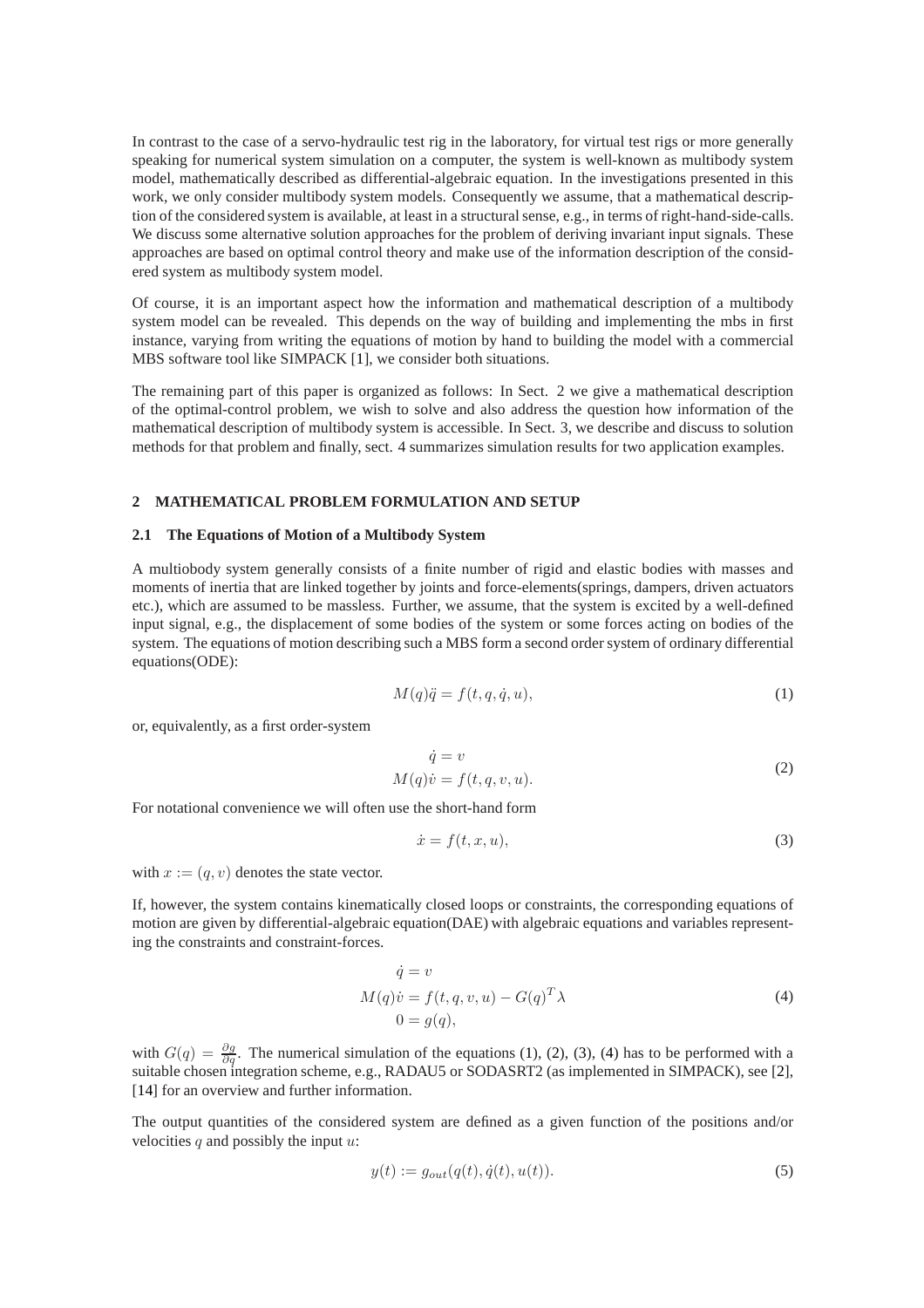<span id="page-6-0"></span>Now, we assume, that there are some (desired) reference output signals, gained by experiment and measurement, are available as function of time or a sampled time-signal respectively.

## **2.2 The Optimal Control Problem**

We assume, that the MBS including the input interface description defines the input u representing *invariant* input quantities. Then, the problem of deriving (invariant) input signals as described in the introduction leads to the following optimal control problem (OCP):

Find a state variable  $x(t) := (q(t), v(t)) \in W^{1,\infty}([0; T])$  and (bounded) input signal  $u(t) \in L^{\infty}([0; T])$ , such that the cost functional

$$
J[x, u] := \|y - y_{ref}\|_{L^2}^2 = \int_{t_0}^T \|g_{out}(x(t), u(t)) - y_{ref}(t)\|^2 dt
$$
\n(6)

<span id="page-6-1"></span>is minimized, subject to the ODE/DAE  $(1)$ ,  $(2)$ ,  $(3)$ ,  $(4)$  respectively and given some (consistent) initial conditions

$$
x(t_0) = x_0. \tag{7}
$$

<span id="page-6-2"></span>For algorithmic reasons, it is sometimes useful to consider the augmented cost functional:

$$
J[x, u] := \int_{t_0}^T \left\| g_{out}(x(t), u(t)) - y_{ref}(t) \right\|^2 + r \cdot \|u\|^2 dt, \tag{8}
$$

where  $r||u||^2$  is a penalty term with r typically taking values from  $10^{-4}$  to  $10^{-8}$ .

## **2.3 Access of the Equations of Motions**

As already mentioned the way of accessing the mathematical description of a MBS, i.e., the equations of motion, is an important issue. Full information of the considered system is provided, if the equations of motion can be derived and written symbolically by hand. Naturally, this is the most elaborate and time-consuming approach and realistic only for small systems, but it allows to establish exact formulas for derivatives of the right-hand-side:  $\frac{\partial f}{\partial x}$ . The next advanced possibility is to implement the equations of motion numerically by hand meaning, that values for kinematic and dynamic quantities (such as displacements forces,..) are evaluated numerically by predefined functions in each call of the right-hand-side. However, the most interesting case is building the MBS with a (commercial) MBS software tool. In this work we study this situation on the example of the MBS software tool SIMPACK. The latter provides a CodeExport functionality, which allows to generate, e.g., FORTRAN subroutines. After some involved modifications, these subroutines allow to call the right-hand-side of the equations of motion. We used this feature for the example presented in sect. [4.2.](#page-10-0)

## **3 APPROACHES FROM OPTIMAL CONTROL THEORY**

In this section, we describe shortly the main ideas of two solution methods for the optimal control problem (OCP) as stated in sect. [2.2.](#page-6-0) The first one is a so called *indirect* method and a *direct* method based on discretization of the optimal control problem. We also consider the indirect method for the special case of a linear system equation and propose a combination of that indirect approach and a direct optimization strategy.

## <span id="page-6-3"></span>**3.1 An Indirect Method**

In this section, we restrict ourselves to the case, that equations of motion are given as an ODE and we assume, that there are no constraints on the control  $u$ .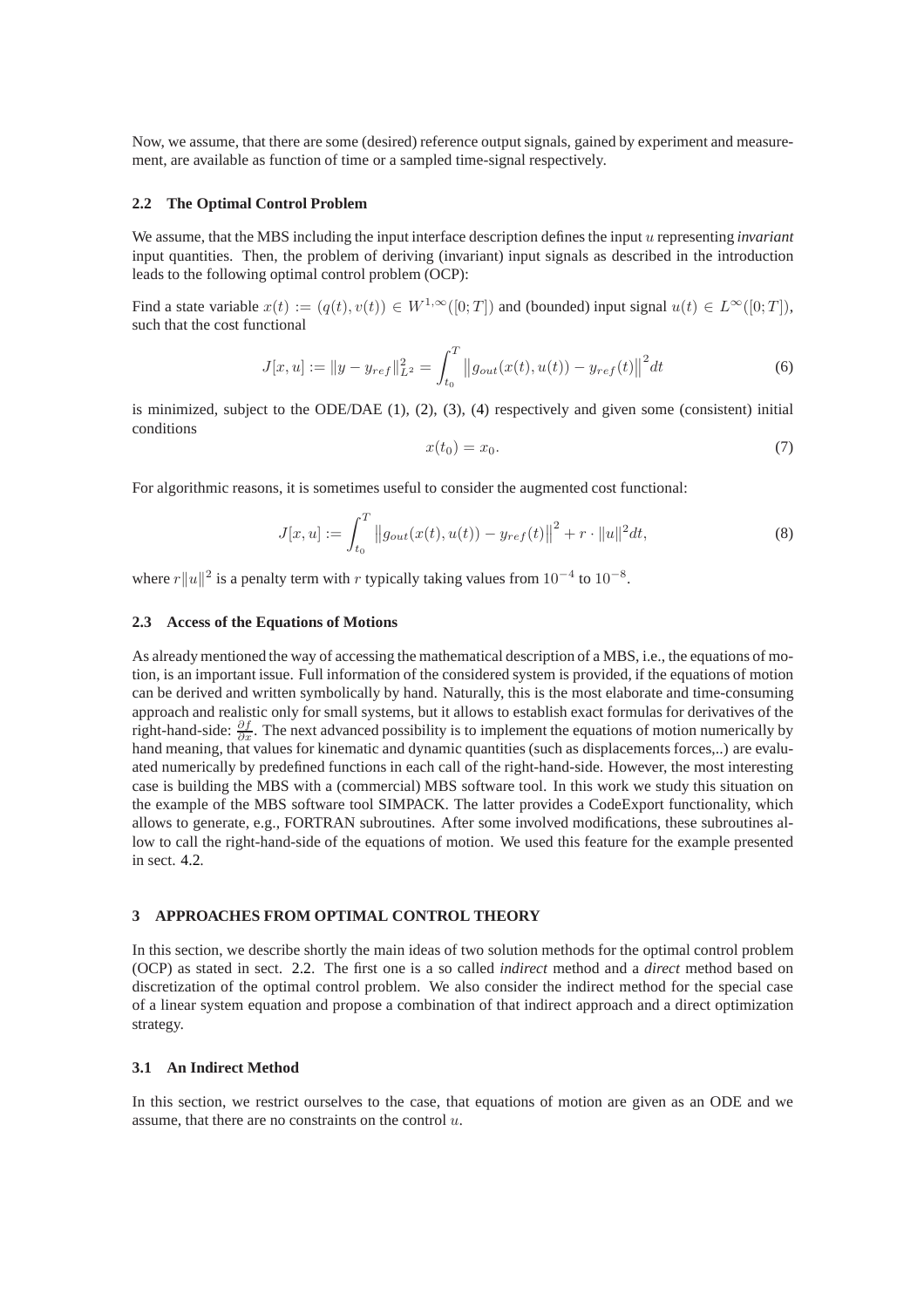From the theory of functional analysis and the calculus of variations one can derive ([\[15,](#page-12-2) [4\]](#page-11-2)), that a necessary condition for  $(x, u)$  being a minimizer of (OCP) is, that they fulfill the following equations:

$$
\begin{aligned}\n\dot{x} &= f(t, x, u), & x(t_0) &= x_0, \\
\dot{p} &= -f_x^T p - \sum_{i=1}^{n_y} 2g_i \cdot \left(\frac{\partial g_i}{\partial x}\right)^T, & p(T) &= 0, \\
0 &= p^T f_u + 2 \cdot r \sum_{i=1}^{n_u} u_i,\n\end{aligned}
$$
\n(9)

<span id="page-7-0"></span>where  $g_i$  denotes the *i*−th component of the vector  $(g_{out}(x(t)) - y_{ref}(t))$ .  $p \in \mathbb{R}^{n_x}$  are so called adjoint variables. Recall, that r is a penalty factor. These equations form a system of differential-algebraic equations with two-point boundary conditions, which have to be solved for  $(x, p, u)$ . Thus, they provide the possibility to calculate the *exact* solution of the optimal control problem - of course only in case of existence. However, those types of equations are numerically hard to solve. Additionally and most important, the right-hand-side of eq. [\(9\)](#page-7-0) requires with each call the derivatives of the right-hand-side of the MBS:  $\frac{\partial f}{\partial x}$ .  $\frac{\partial f}{\partial u}$ . In case of evaluating those derivatives numerically, e.g. by finite differences, this is a very costly, time-consuming and unstable task. Therefore, it is not advisable to use this approach for general nonlinear systems, possibly only available in a commercial MBS tool.

The situation, however, looks quite different, if we only consider linear, time-invariant systems, i.e., the right-hand-side of the MBS and the output quantities take the form

$$
f(t, x, u) = A \cdot x + B \cdot u,
$$
  
\n
$$
g_{out}(x(t)) = C \cdot x
$$
\n(10)

with constant matrices  $A, B, C$  of proper dimensions. Now, with a suitable transformation, we can reduce the problem of solving eq. [\(9\)](#page-7-0) to solving firstly the following algebraic equation of Riccati-type for the matrix  $K$ :

$$
0 = -KA - A^{T}K + KBR^{-1}B^{T}K - C^{T}QC,
$$
\n(11)

<span id="page-7-3"></span><span id="page-7-1"></span>and secondly solving the following ODE backwards in time:

$$
\dot{g} = -\left(A - BR^{-1}B^T K\right)^T g - C^T Q y_{ref}(t) \qquad g(T) = 0,
$$
\n(12)

<span id="page-7-2"></span>and finally, the optimal state  $x$  is gained by solving

$$
\dot{x} = -(A - BR^{-1}B^T K)x + BR^{-1}B^T g(t) \qquad x(t_0) = x_0. \tag{13}
$$

Then, the optimal control input  $u$  is given by

$$
u(t) = R^{-1}B^{T}(g(t) - Kx(t)).
$$
\n(14)

The last two differential equations [\(12\)](#page-7-1), [\(13\)](#page-7-2) are ordinary, linear, inhomogeneous differential equations with constant matrices, which can be solved with a moderate numerical effort. See [\[16\]](#page-12-3) for more details on that Riccati-type approach for linear systems.

If the system is linear, but time-invariant, the situation gets more involved: Eq. [\(11\)](#page-7-3) has to be replaced by a matrix differential equation of Riccati-type (see [\[16\]](#page-12-3)), their solution can bring up some numerical difficulties. If the equations of motion or given in its most general form as DAE, necessary conditions corresponding to [\(9\)](#page-7-0) can also be derived, at least if the DAE is of index not higher than two, see [\[13\]](#page-12-4).

To summarize, the indirect approach described above states necessary conditions on the exact solution of the optimal control problem. It is a suitable solution strategy for linear time-invariant systems. For general nonlinear systems, it seems not useful because of the costly and unstable numerical calculations that are needed. However, even in that case the method can bring some benefit, especially, if the system is of moderate size and complexity and whence, the equations of motion can be derived and implemented by hand (or by a tool that generates symbolical equations of motion). Then, information about the derivatives of the right-hand sides are available and problem [\(9\)](#page-7-0) could be solved numerically. But in most situations the MBS is of large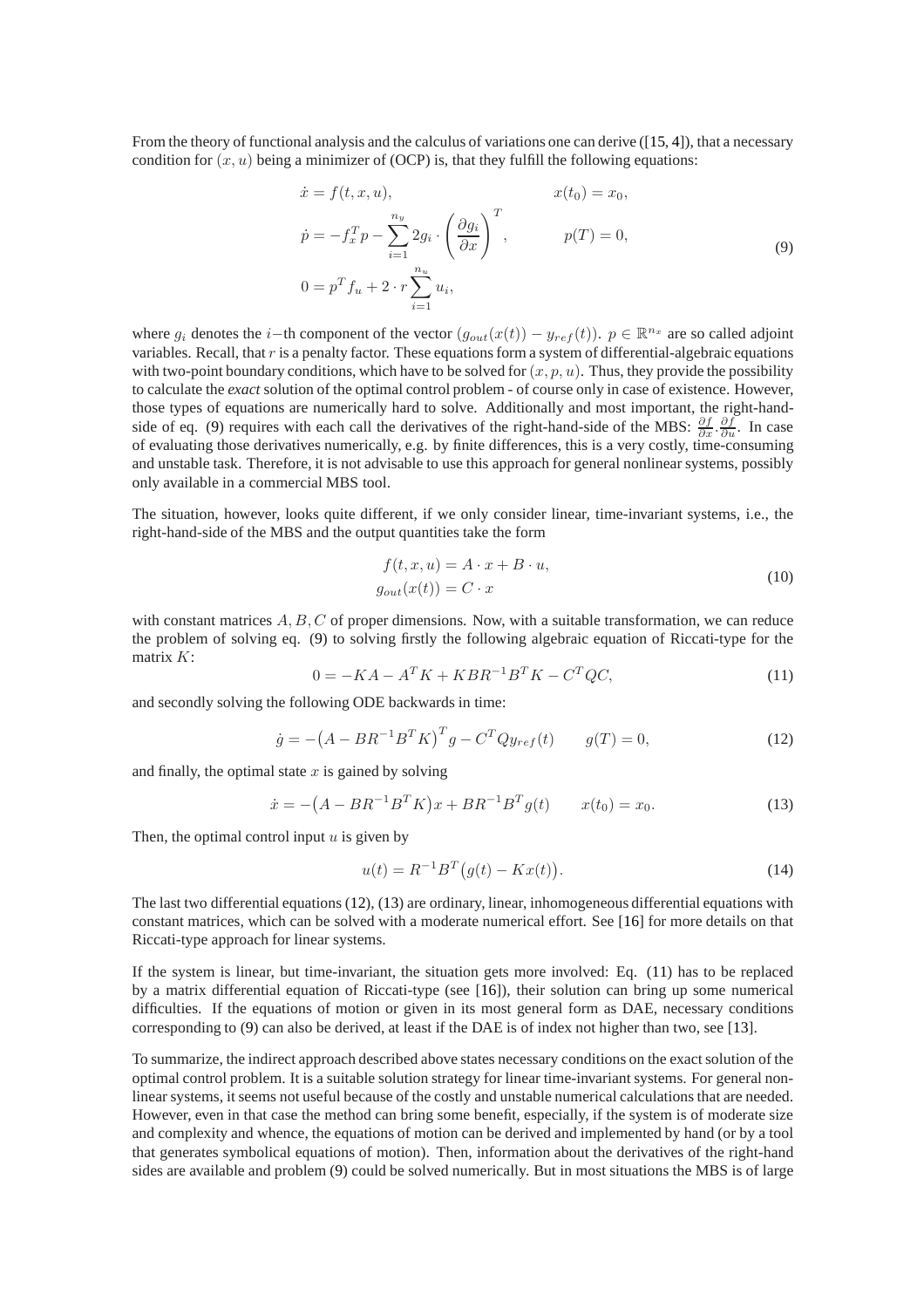

**Figure 1**. Optimization procedure

<span id="page-8-0"></span>size and/or complexity and is only implemented in a commercial software tool. Nevertheless, the indirect approach can be applied to a linearization of the non-linear system. Sometimes an input calculated in this way may be satisfactory, e.g., if the system has only weak non-linearities. But often this is not the case, then, that input can serve as a starting point for an iterative optimization strategy as discussed in the next section.

## <span id="page-8-1"></span>**3.2 A Direct Approach: Discretization of the OCP**

The direct approach we discuss in this section is based on a discretization of the OCP ([\[12\]](#page-12-5)). To this end, we approximate the input  $u$  by the function

$$
u_{app}(t; c_1, ..., c_N) := \sum_{i=1}^{N} c_i \cdot B_i(t)
$$
\n(15)

on a time-grid

$$
\pi_u := \{t_1, ..., t_M\} \subset [0;T].\tag{16}
$$

The functions  $B_i$  are any suitable Ansatz-functions, e.g., B-splines. In case of B-splines of order 1 (constant on each subinterval) and 2 (linear on each subinterval), which is sufficient in most situations, the corresponding coefficients  $c_i$  can be interpreted as function values:

$$
c_i = u_{app}(t_i;..) \approx u(t_i). \tag{17}
$$

After a discretization of the cost-functional (or alternatively by a problem reformulation, see [\[5\]](#page-11-3) )

$$
J[x, u] \approx J_{approx} := \sum_{j=1}^{N} h_j \cdot (g_j^2 + r u_j^2),
$$
\n(18)

where  $g_j := g_{out}(x(t_j), u(t_j)) - y_{ref}(t_j)$  and  $u_j = u_{approx}(t_j; ...)$ , one has reduced the continuously defined optimal-control problem to a discrete optimization problem (DOCP):

Minimize the discretized cost functional

$$
J_{approx}[x, u] \tag{19}
$$

with respect to the (finite dimensional) optimization variable

$$
\zeta := (c_1, ..., c_N). \tag{20}
$$

Such an optimization problem can be solved by any suitable iterative algorithm such as Gauss-Newtonmethods or SQP-methods ([\[6\]](#page-11-4)). Take aware, that for each set of values for the optimization variable  $(c_1, ..., c_N)$ , which in turn define uniquely the corresponding approximated input  $u_{approx}(t; ...)$  on the complete time interval  $[t_0; T]$ , the equations of motion have to be solved. Then, the corresponding value of the (approximated) cost can be evaluated and the iterative algorithm can proceed to the next step. Fig. [1](#page-8-0) highlights this process schematically.

There are many extension to this basic principle, e.g., one can introduce an additional state-grid (multipleshooting) or optimize over a moving time horizon. See [\[3\]](#page-11-5) for an introductive overview.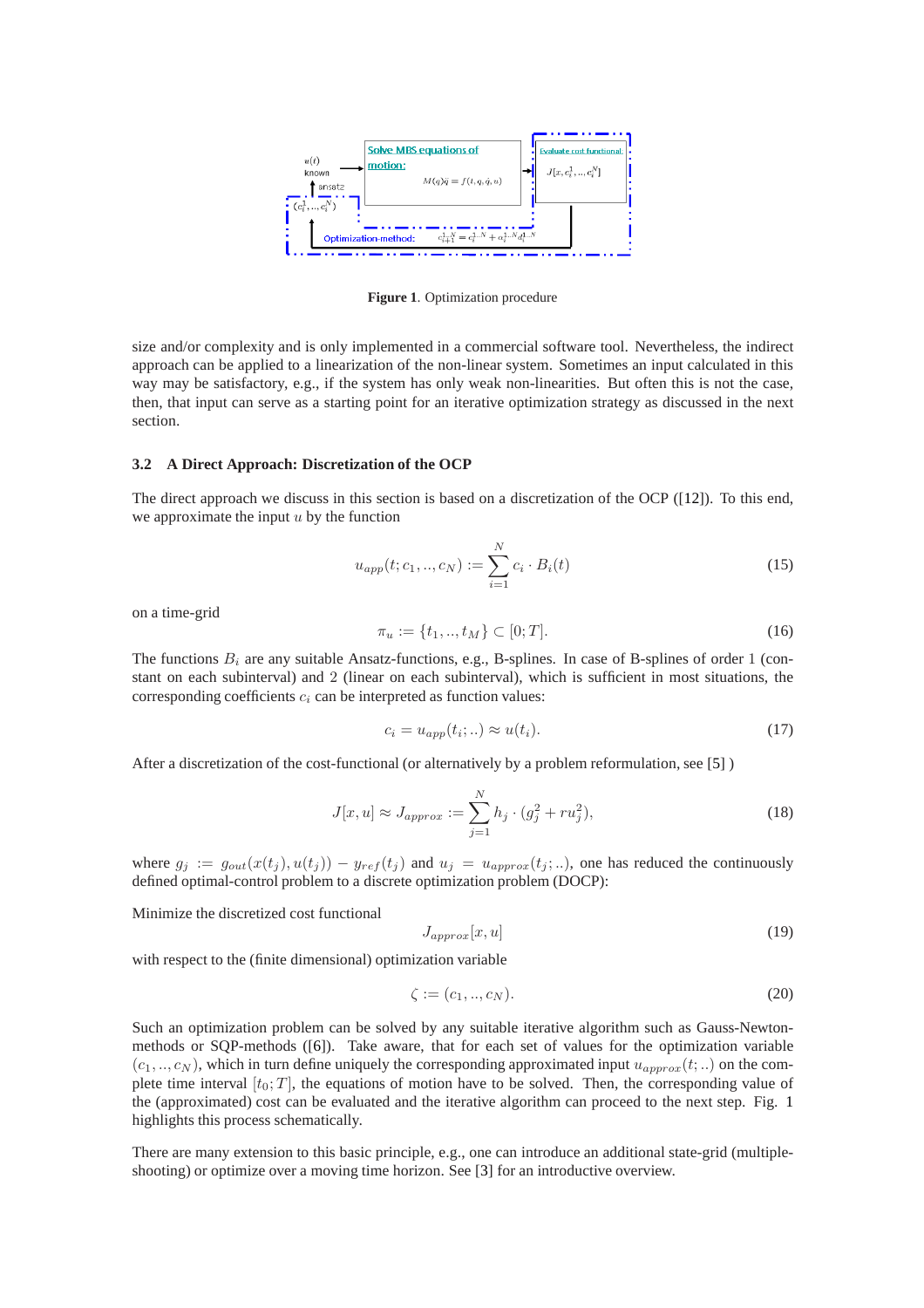## **3.3 Comparison**

Both methods have their benefits and drawbacks. The first indirect approach provides a procedure to calculate the exact optimal solution  $(x, u)$ , whereas the second method only derives an approximation. On the other hand, the first method requires time-consuming and numerical unstable calculations only to setup the equations, which in addition have to be solved numerically. This can be overcome with a acceptable effort only for linear (time-invariant) systems of moderate size and stiffness-properties. The second method requires an iterative optimization algorithm and in each step only the equations of motion of the MBS have to be solved. Therefore, it is not so costly (apart from possibly required sensitivities for the optimization method) and can be applied to general non-linear systems without too much effort. As already mentioned, a synthesis of both, in which the first method provides a starting point for the second method by solving the problem of the linearized system, can be of advantage.

## **3.4 Implementation and Sensitivities**

The indirect approach has been applied successfully to both linear and nonlinear systems of moderate size and complexity, which could be implemented by hand, such as the (simple) tire-substitute model in sect. [4.1.](#page-9-0) To solve eq. [\(9\)](#page-7-0) numerically by a suitable boundary-value-problem solver, it is strongly recommended to provide the derivatives of the right-hand side of [\(9\)](#page-7-0) analytically.

To apply the direct approach described above, we have used the optimal control software package of M. Gerdts [\[11\]](#page-12-6).

Since a numerical optimization algorithm usually requires the gradient of the objective function with respect to the optimization variables, i.e., in our case:  $\frac{dJ_{approx}}{dc_i}$ , the task arises to calculate the sensitivities  $\frac{\partial q}{\partial c_i}, \frac{\partial v}{\partial c_i}$ in each iteration step of the optimization procedure. An often used solution of this problem is the simultaneous integration of the original system equations and the  $N$  additional sensitivity-ODE/DAE-systems, which are gained by differentiating the original ODE/DAE with respect to the parameter  $c_i$ ; recall, that N denotes the number of the discretization variables. However, in the special class of optimal control problems, we consider here, the number of variables  $c_i$  that are necessary to approximate the input function  $u(t)$ adequately is typically very large - also in comparison to number of state variables  $x = (q, v)$ . In that case the calculation of the sensitivities can be achieved more efficiently by use of the adjoint method, see [\[8,](#page-11-6) [7\]](#page-11-7). This approach addresses directly the calculation of sensitivities of derived functions that have integral-form as our cost functional [\(6\)](#page-6-1), [\(8\)](#page-6-2). To this end, the integration of *only one* additional, so-called adjoint system is required - independently of the number of sensitivity-parameters. This adjoint system reads as follows for our problem formulation:

$$
\dot{p} = -\left(\frac{\partial f}{\partial x}\right)^T p - \sum_{i=1}^{n_y} 2g_i \cdot \left(\frac{\partial g_i}{\partial x}\right)^T,
$$
\n(21)

<span id="page-9-1"></span>with adjoint variables p. [\(21\)](#page-9-1) is linear in p and has to be solved backwards in time with special endconditions. Note, that this is exactly the same equation as in [\(9\)](#page-7-0), but here, it is *decoupled* from the state  $x = (q, v)$ . See [\[8\]](#page-11-6) for a detailed derivation of that approach.

We have used the adjoint method to calculate required sensitivities in combination with OC-DAE1.

### **4 Application Examples**

In this section we give two examples, where the solution approaches for the OCP presented in the previous section have been applied. The first one is taken from automotive industry and in the second one, the considered MBS is an established planar truck-model [\[10\]](#page-12-7).

## <span id="page-9-0"></span>**4.1 Application example from automotive industry: Invariant Excitation for a SUV**

In this application a SUV-model is considered. The overall goal is to derive a virtual road profile as invariant input signal. To this end, the advanced tire-model is replaced by very simple one: a linear two-mass-springdamper system in all three translational degrees of freedom, which are considered independently of each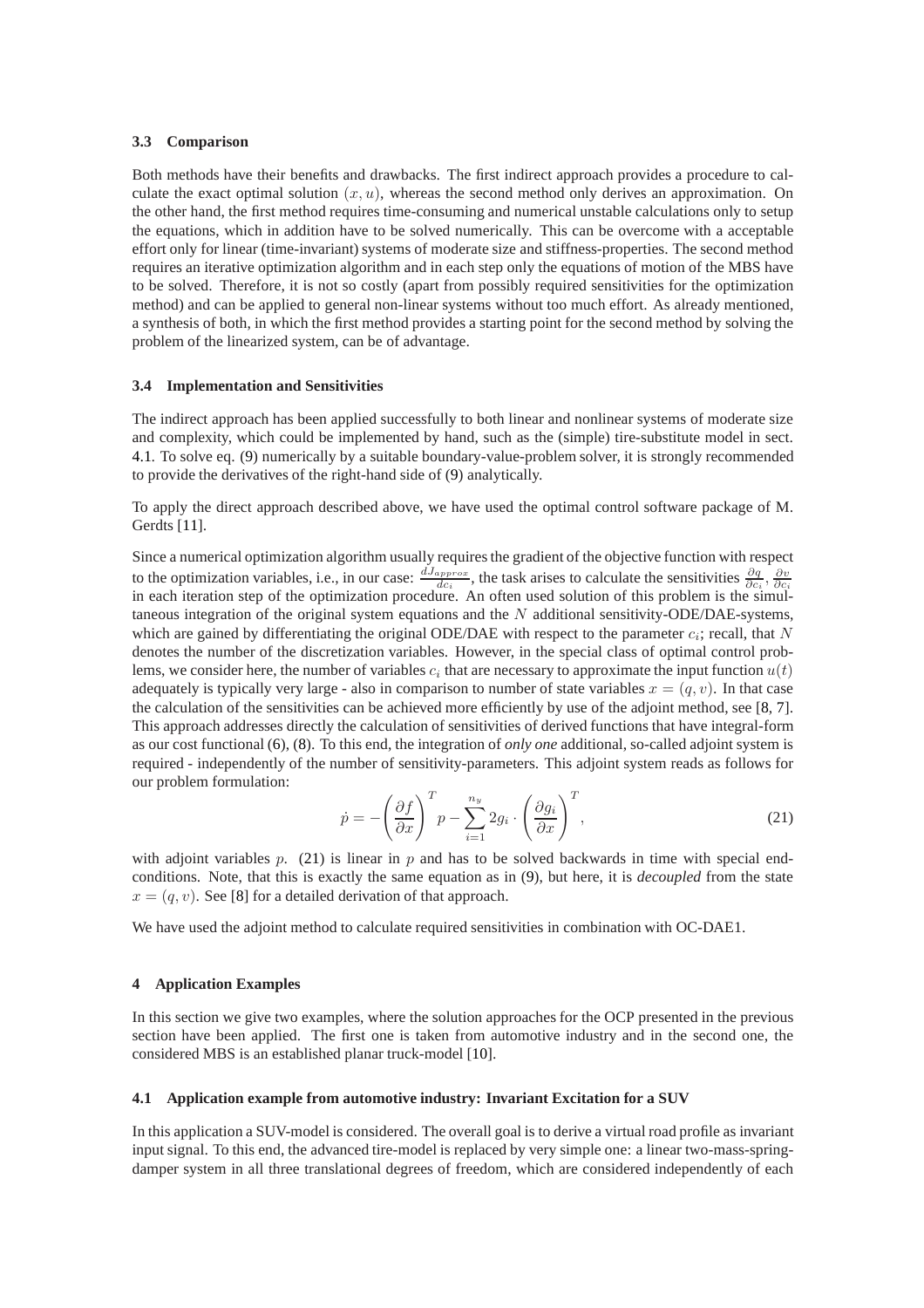<span id="page-10-1"></span>

**Figure 3**. Simulation Results

other.



Then, transferred into our general problem setup, the output quantity is the displacement of the highest mass representing the displacement of the hub, whereas the the input quantity is the displacement of a virtual road point, cf. fig. 2. In literature, such a model is often referred to as quarter vehicle. As reference output a sampled time-series for the rim-displacement is available for all three directions gained from measurement/simulation during an experiment on an off-road test-drive. Be careful, that in this example not the complete SUV-MBS-model is the considered dynamic system, but the tyre-substitute model consisting of a linear mass-spring-damper system. Obviously, the equations of motion are given as a time-invariant linear system of dimension four. Therefore, the indirect method discussed in sect. [3.1](#page-6-3)

is a good choice and has been applied for this example. Fig. [3](#page-10-1) shows some simulation results, exemplarily for one tire substitute for the vertical direction. The left diagram contains a section of the simulated and the desired reference output, whereas the right one shows their difference, the absolute error is of order  $10^{-2}$ , this corresponds to a relative error of order 10<sup>−</sup><sup>4</sup> . The cost functional has been augmented with a penalty factor of 10<sup>−</sup><sup>4</sup> , with a smaller penalty factor, the absolute error can be decreased further, which in turn requires a higher numerical effort.

## <span id="page-10-0"></span>**4.2 A Truck Model**

In this example, a planar truck model is considered. The model has nine degrees of freedom and has been used in its unconstrained version, see [\[10\]](#page-12-7). The truck is modelled with air springs, i.e., besides the geometrical non-linearities, it includes non-linear force-characteristics. Thus, the equations of motion are given by a non-linear system of ODEs. For comparative reasons and to setup a more realistic situation, the model has been built up in the MBS tool SIMPACK. Similar to the previous example, the displacement of a virtual road point at rear and front wheel is defined as input quantity, cf. fig. 4 The vertical displacement of the chassis body, the loading area and the cabin are chosen as output.



For the reference signal, we have taken a signal that has been generated by exciting the truck model by a highly uneven vertical road profile. For the solution of this task, we have advanced in the following way: Within the software tool, we have generated a linearization of the system around its static equilibrium point, i.e., the matrices  $A, B, C$ , cf. sect. [3.1.](#page-6-3) Then, using the indirect Riccati-type method from sect. we have calculated an input signal as starting point for an iterative optimization procedure based on the direct discretization procedure from sect. [3.2.](#page-8-1) In order to perform the latter, with SIMPACK's CodeExport functionality, FORTRAN routines have been generated, which provide us with right-hand-side calls of the full non-linear system. They have been included and serve as interface to the Optimal Control Soft-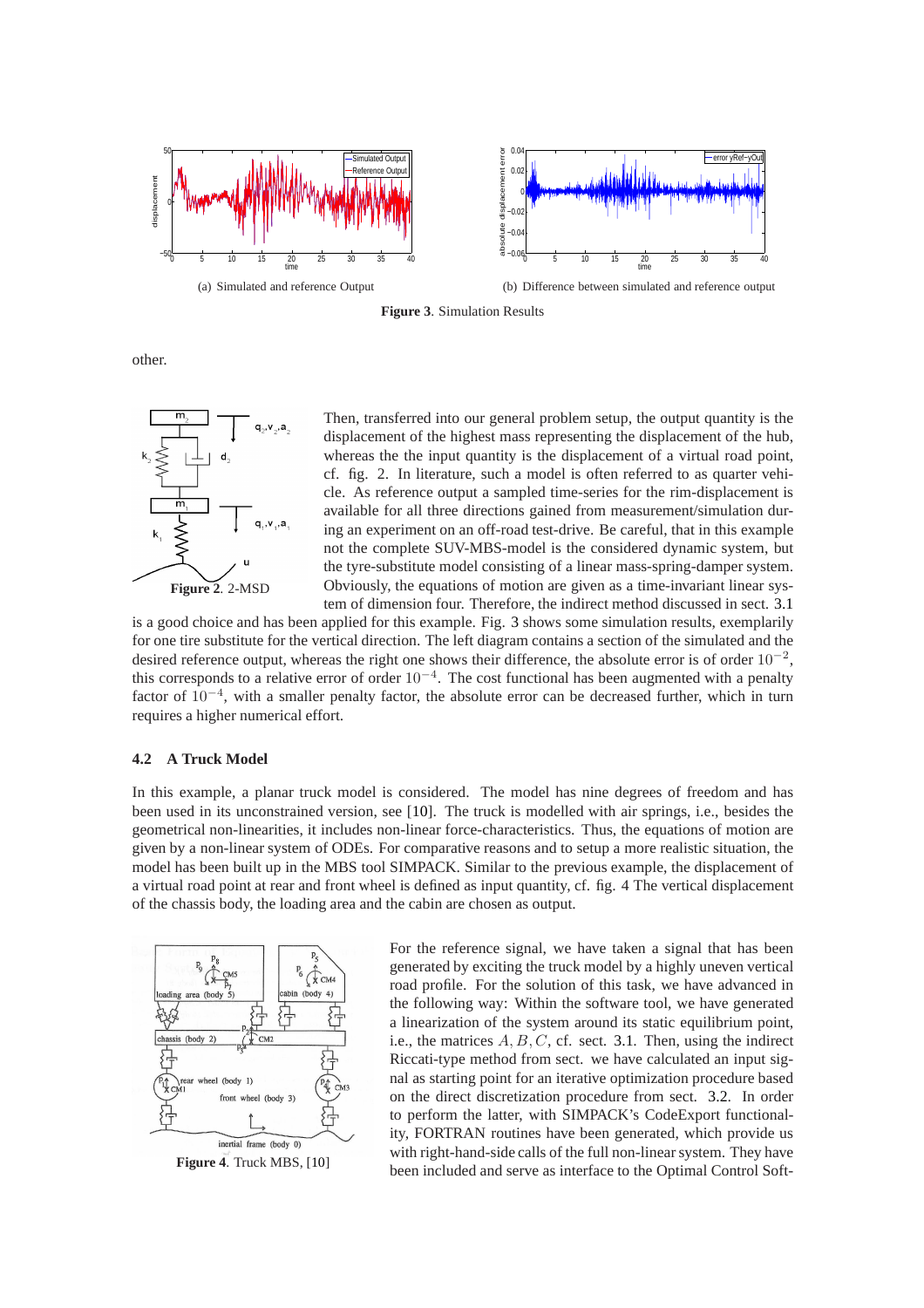<span id="page-11-8"></span>

**Figure 5**. Simulation Results for the truck example

ware OC-DAE1, [\[11\]](#page-12-6). Recognize, that in this example the input quantity u, representing the virtual road profile, enters the model at two different time points, namely, at time t at the front wheel and at time  $t - td$ at the rear wheel, where  $td$  is constant delay - assuming, that the truck is moving with constant speed in x-direction. This leads to an optimal control problem with delays and requires some slight but advanced mathematical modifications in both approaches. However, the general principle remains the same.

Fig. [5](#page-11-8) shows the results. The absolute error is of order  $10^{-1}$ , i.e., the relative one of order  $10^{-2}$ . As mentioned the results could be improved by some involved extensions and modifications of this approach such as an additional state grid or moving time horizon. We are currently working on these topics.

## **5 SUMMARY**

In this work, the problem of deriving (invariant) input signals for a MBS is formulated as an optimal control problem. Based on this formulation solution strategies from optimal control theory can be applied. Indirect approaches and a direct discretization method are discussed. The first are a suitable choice for linear systems of moderate size and complexity, whereas the latter is applicable to general full non-linear MBS, which can be modeled in a commercial MBS software tool. For that case, the indirect method can provide a starting point for the iterative optimization process, if it is applied to a linearization of the MBS.

## <span id="page-11-1"></span><span id="page-11-0"></span>**REFERENCES**

- [1] *SIMPACK AG*. SIMDOC v8.901, Gilching, 2008.
- [2] ARNOLD, M. Simulation algorithms in vehicle system dynamics. *Martin-Luther-University Halle, Department of Mathematics and Computer Science. - Technical Report 27* (2004).
- <span id="page-11-5"></span>[3] BETTS, J. T. *Practical Methods for Optimal Control Using Nonlinear Programming*. Society for Industrial and Applied Mathematics, Philadelphia, 2001.
- <span id="page-11-2"></span>[4] BRYSON, A., AND HO, Y.-C. *Applied Optimal Control*. Hemisphere Publishing Corporation, Vermont, Washington D.C., 1975.
- <span id="page-11-3"></span>[5] BURGER, M., DRESSLER, K., MARQUARDT, A., AND SPECKERT, M. Calculating invariant loads for system simulation in vehicle engineering. In *Multiobody Dynamics 2009 ECCOMAS Thematic Conference* (Warsaw, 2009).
- <span id="page-11-4"></span>[6] BÜSKENS, C. Sqp-methods for solving optimal control problems with control and state constraints: Adjoint variables, sensitivity analysis and real-time control. *Journal of Computational and Applied Mathematics 120* (2000), 85–108.
- <span id="page-11-7"></span>[7] CAO, Y., LI, S., AND PETZOLD, L. Adjoint sensitivity analysis for differential-algebaic equations: Algorithms and software. *J. Comput. Appl. Math. 149* (2002), 171–191.
- <span id="page-11-6"></span>[8] CAO, Y., LI, S., PETZOLD, L., AND SERBAN, R. Adjoint sensitivity analysis for differential-algebaic equations: The adjoint dae system and its numerical solution. *SIAM J. SCI. COMPUT. 24* (2003), 1076–1089.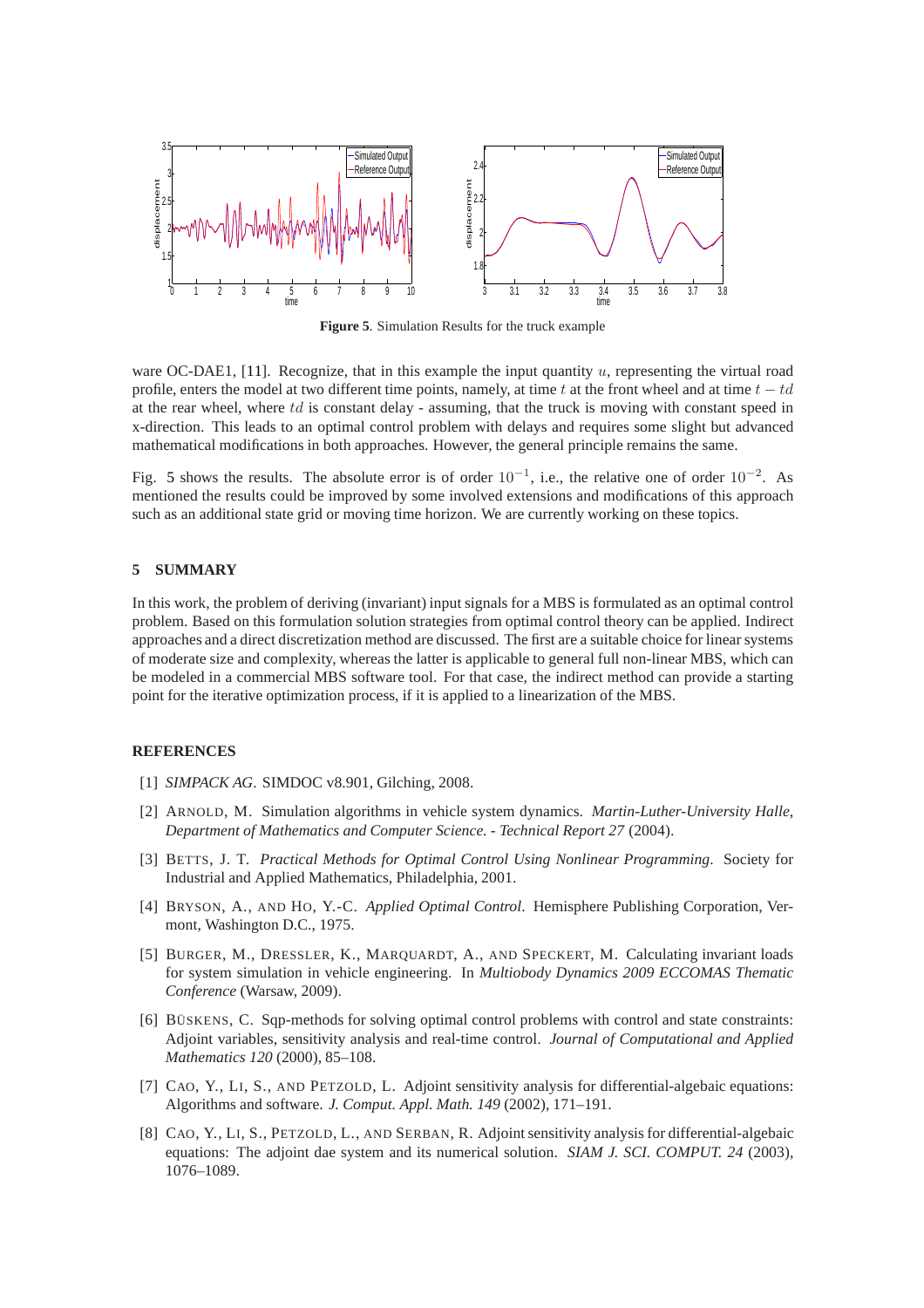- <span id="page-12-0"></span>[9] DECUYPER, J. *Linear feedback control for durability test rigs in the automotive industry*. PhD-Thesisr, KU Leuven, 2006.
- <span id="page-12-7"></span><span id="page-12-6"></span>[10] EICH-SOELLNER, E., AND FÜHRER, C. *Numerical Methods in Multibody Dynamics*. B.G. Teubner, Stuttgart, 1998.
- [11] GERDTS, M. *OC-DAE1 V1.2–Optimal Control of Differential Algebraic Equations of Index 1, User's Guide*. University of Wuerzburg, http://www.mathematik.uni-wuerzburg.de/ gerdts/software.htm.
- <span id="page-12-5"></span><span id="page-12-4"></span>[12] GERDTS, M. Direct shooting method for the numerical solution of higher-index dae optimal control problems. *Journal of Optimization Theory and Applications 117*, 2 (2003), 267–294.
- <span id="page-12-1"></span>[13] GERDTS, M. Local minimum principle for optimal control problems subject to differential-algebraic equations of index two. *Journal of Optimization Theory and Applications 130*, 3 (2006), 443–462.
- [14] HAIRER, E., AND WANNER, G. *Solving Ordinary Differential Equations II*. Springer-Verlag, Berlin Heidelberg New York, 1996.
- <span id="page-12-2"></span>[15] HESTENES, M. R. *Calculus of Variations and Optimal Control Theory*. JohnWiley and Sons, New York, 1966.
- <span id="page-12-3"></span>[16] MICHAEL ATHANS, P. L. F. *OPTIMAL CONTROL*. Dover Publications, Mineola, New York, 2007.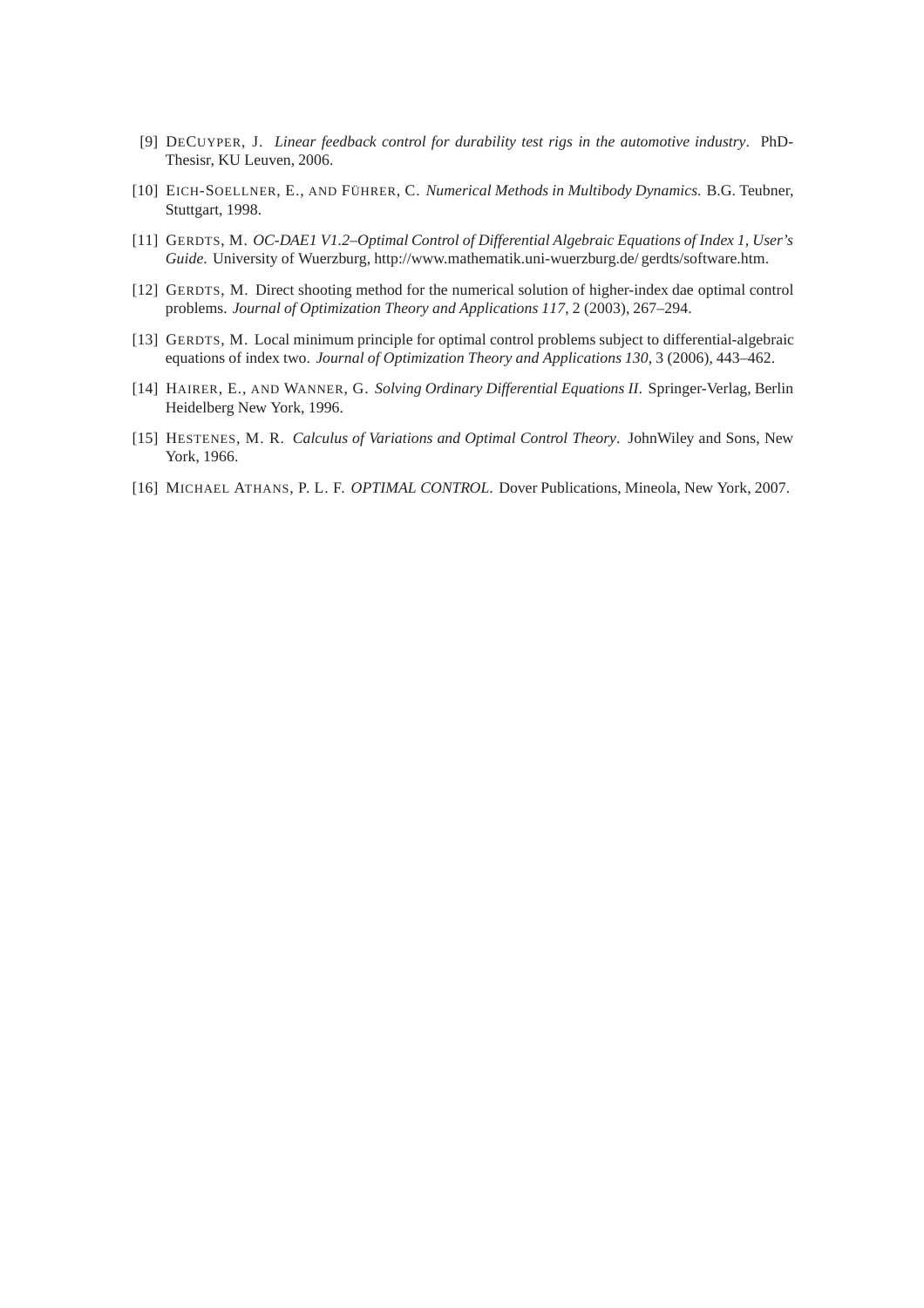# Published reports of the Fraunhofer ITWM

The PDF-files of the following reports are available under: *www.itwm.fraunhofer.de/de/ zentral\_\_berichte/berichte*

1. D. Hietel, K. Steiner, J. Struckmeier *A Finite - Volume Particle Method for Compressible Flows* (19 pages, 1998)

2. M. Feldmann, S. Seibold

## *Damage Diagnosis of Rotors: Application of Hilbert Transform and Multi-Hypothesis Testing*

*Keywords: Hilbert transform, damage diagnosis, Kalman filtering, non-linear dynamics* (23 pages, 1998)

## 3. Y. Ben-Haim, S. Seibold *Robust Reliability of Diagnostic Multi-Hypothesis Algorithms: Application to Rotating Machinery*

*Keywords: Robust reliability, convex models, Kalman filtering, multi-hypothesis diagnosis, rotating machinery, crack diagnosis* (24 pages, 1998)

4. F.-Th. Lentes, N. Siedow *Three-dimensional Radiative Heat Transfer in Glass Cooling Processes* (23 pages, 1998)

5. A. Klar, R. Wegener *A hierarchy of models for multilane vehicular traffic Part I: Modeling* (23 pages, 1998)

*Part II: Numerical and stochastic investigations* (17 pages, 1998)

## 6. A. Klar, N. Siedow

*Boundary Layers and Domain Decomposition for Radiative Heat Transfer and Diffusion Equations: Applications to Glass Manufacturing Processes* (24 pages, 1998)

#### 7. I. Choquet

*Heterogeneous catalysis modelling and numerical simulation in rarified gas flows Part I: Coverage locally at equilibrium*  (24 pages, 1998)

8. J. Ohser, B. Steinbach, C. Lang *Efficient Texture Analysis of Binary Images* (17 pages, 1998)

### 9. J. Orlik

*Homogenization for viscoelasticity of the integral type with aging and shrinkage* (20 pages, 1998)

#### 10. J. Mohring

*Helmholtz Resonators with Large Aperture* (21 pages, 1998)

11. H. W. Hamacher, A. Schöbel *On Center Cycles in Grid Graphs* (15 pages, 1998)

12. H. W. Hamacher, K.-H. Küfer *Inverse radiation therapy planning a multiple objective optimisation approach* (14 pages, 1999)

13. C. Lang, J. Ohser, R. Hilfer *On the Analysis of Spatial Binary Images* (20 pages, 1999)

14. M. Junk *On the Construction of Discrete Equilibrium Distributions for Kinetic Schemes* (24 pages, 1999)

15. M. Junk, S. V. Raghurame Rao *A new discrete velocity method for Navier-Stokes equations* (20 pages, 1999)

16. H. Neunzert *Mathematics as a Key to Key Technologies* (39 pages (4 PDF-Files), 1999)

## 17. J. Ohser, K. Sandau *Considerations about the Estimation of the Size Distribution in Wicksell's Corpuscle Problem* (18 pages, 1999)

18. E. Carrizosa, H. W. Hamacher, R. Klein, S. Nickel

## *Solving nonconvex planar location problems by finite dominating sets*

*Keywords: Continuous Location, Polyhedral Gauges, Finite Dominating Sets, Approximation, Sandwich Algorithm, Greedy Algorithm* (19 pages, 2000)

## 19. A. Becker

*A Review on Image Distortion Measures Keywords: Distortion measure, human visual system* (26 pages, 2000)

20. H. W. Hamacher, M. Labbé, S. Nickel, T. Sonneborn

*Polyhedral Properties of the Uncapacitated Multiple Allocation Hub Location Problem Keywords: integer programming, hub location, facility location, valid inequalities, facets, branch and cut* (21 pages, 2000)

### 21. H. W. Hamacher, A. Schöbel *Design of Zone Tariff Systems in Public Transportation* (30 pages, 2001)

22. D. Hietel, M. Junk, R. Keck, D. Teleaga *The Finite-Volume-Particle Method for Conservation Laws* (16 pages, 2001)

23. T. Bender, H. Hennes, J. Kalcsics, M. T. Melo, S. Nickel

## *Location Software and Interface with GIS and Supply Chain Management*

*Keywords: facility location, software development, geographical information systems, supply chain management* (48 pages, 2001)

24. H. W. Hamacher, S. A. Tjandra *Mathematical Modelling of Evacuation Problems: A State of Art* (44 pages, 2001)

## 25. J. Kuhnert, S. Tiwari *Grid free method for solving the Poisson equation*

*Keywords: Poisson equation, Least squares method, Grid free method* (19 pages, 2001)

26. T. Götz, H. Rave, D. Reinel-Bitzer, K. Steiner, H. Tiemeier

*Simulation of the fiber spinning process Keywords: Melt spinning, fiber model, Lattice Boltzmann, CFD* (19 pages, 2001)

### 27. A. Zemitis

*On interaction of a liquid film with an obstacle Keywords: impinging jets, liquid film, models, numerical solution, shape* (22 pages, 2001)

#### 28. I. Ginzburg, K. Steiner

## *Free surface lattice-Boltzmann method to model the filling of expanding cavities by Bingham Fluids*

*Keywords: Generalized LBE, free-surface phenomena, interface boundary conditions, filling processes, Bingham viscoplastic model, regularized models* (22 pages, 2001)

#### 29. H. Neunzert

*»Denn nichts ist für den Menschen als Menschen etwas wert, was er nicht mit Leidenschaft tun kann«*

## *Vortrag anlässlich der Verleihung des Akademiepreises des Landes Rheinland-Pfalz am 21.11.2001*

*Keywords: Lehre, Forschung, angewandte Mathematik, Mehrskalenanalyse, Strömungsmechanik* (18 pages, 2001)

#### 30. J. Kuhnert, S. Tiwari

#### *Finite pointset method based on the projection method for simulations of the incompressible Navier-Stokes equations*

*Keywords: Incompressible Navier-Stokes equations, Meshfree method, Projection method, Particle scheme, Least squares approximation AMS subject classification: 76D05, 76M28* (25 pages, 2001)

#### 31. R. Korn, M. Krekel

## *Optimal Portfolios with Fixed Consumption or Income Streams*

*Keywords: Portfolio optimisation, stochastic control, HJB equation, discretisation of control problems* (23 pages, 2002)

#### 32. M. Krekel

#### *Optimal portfolios with a loan dependent credit spread*

*Keywords: Portfolio optimisation, stochastic control, HJB equation, credit spread, log utility, power utility, non-linear wealth dynamics* (25 pages, 2002)

33. J. Ohser, W. Nagel, K. Schladitz

# *The Euler number of discretized sets – on the*

*choice of adjacency in homogeneous lattices Keywords: image analysis, Euler number, neighborhod relationships, cuboidal lattice* (32 pages, 2002)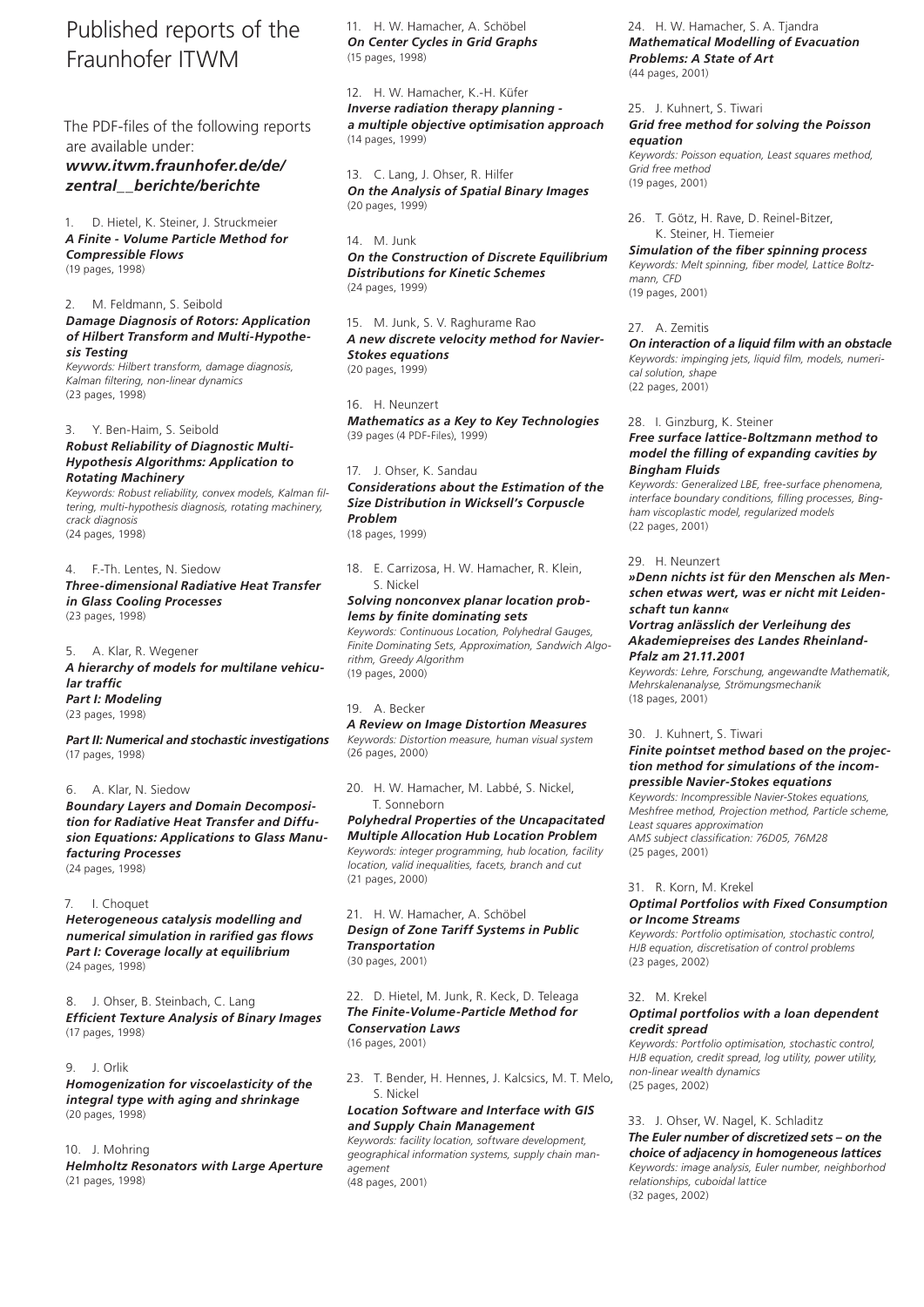#### 34. I. Ginzburg, K. Steiner

## *Lattice Boltzmann Model for Free-Surface flow and Its Application to Filling Process in Casting*

*Keywords: Lattice Boltzmann models; free-surface phenomena; interface boundary conditions; filling processes; injection molding; volume of fluid method; interface boundary conditions; advection-schemes; upwind-schemes* (54 pages, 2002)

35. M. Günther, A. Klar, T. Materne, R. Wegener

## *Multivalued fundamental diagrams and stop and go waves for continuum traffic equations*

*Keywords: traffic flow, macroscopic equations, kinetic derivation, multivalued fundamental diagram, stop and go waves, phase transitions* (25 pages, 2002)

#### 36. S. Feldmann, P. Lang, D. Prätzel-Wolters *Parameter influence on the zeros of network determinants*

*Keywords: Networks, Equicofactor matrix polynomials, Realization theory, Matrix perturbation theory* (30 pages, 2002)

37. K. Koch, J. Ohser, K. Schladitz

## *Spectral theory for random closed sets and estimating the covariance via frequency space*

*Keywords: Random set, Bartlett spectrum, fast Fourier transform, power spectrum* (28 pages, 2002)

### 38. D. d'Humières, I. Ginzburg *Multi-reflection boundary conditions for lattice Boltzmann models*

*Keywords: lattice Boltzmann equation, boudary condistions, bounce-back rule, Navier-Stokes equation* (72 pages, 2002)

#### 39. R. Korn

## *Elementare Finanzmathematik*

*Keywords: Finanzmathematik, Aktien, Optionen, Portfolio-Optimierung, Börse, Lehrerweiterbildung, Mathematikunterricht* (98 pages, 2002)

## 40. J. Kallrath, M. C. Müller, S. Nickel *Batch Presorting Problems:*

## *Models and Complexity Results*

*Keywords: Complexity theory, Integer programming, Assigment, Logistics* (19 pages, 2002)

41. J. Linn

## *On the frame-invariant description of the phase space of the Folgar-Tucker equation*

*Key words: fiber orientation, Folgar-Tucker equation, injection molding* (5 pages, 2003)

## 42. T. Hanne, S. Nickel

## *A Multi-Objective Evolutionary Algorithm for Scheduling and Inspection Planning in Software Development Projects*

*Key words: multiple objective programming, project management and scheduling, software development, evolutionary algorithms, efficient set* (29 pages, 2003)

43. T. Bortfeld , K.-H. Küfer, M. Monz, A. Scherrer, C. Thieke, H. Trinkaus *Intensity-Modulated Radiotherapy - A Large* 

# *Scale Multi-Criteria Programming Problem*

*Keywords: multiple criteria optimization, representative systems of Pareto solutions, adaptive triangulation, clustering and disaggregation techniques, visualization of Pareto solutions, medical physics, external beam radiotherapy planning, intensity modulated radiotherapy* (31 pages, 2003)

# 44. T. Halfmann, T. Wichmann

## *Overview of Symbolic Methods in Industrial Analog Circuit Design*

*Keywords: CAD, automated analog circuit design, symbolic analysis, computer algebra, behavioral modeling, system simulation, circuit sizing, macro modeling, differential-algebraic equations, index* (17 pages, 2003)

45. S. E. Mikhailov, J. Orlik

## *Asymptotic Homogenisation in Strength and Fatigue Durability Analysis of Composites*

*Keywords: multiscale structures, asymptotic homogenization, strength, fatigue, singularity, non-local conditions*

(14 pages, 2003)

46. P. Domínguez-Marín, P. Hansen, N. Mladenovi ´c , S. Nickel

## *Heuristic Procedures for Solving the Discrete Ordered Median Problem*

*Keywords: genetic algorithms, variable neighborhood search, discrete facility location* (31 pages, 2003)

47. N. Boland, P. Domínguez-Marín, S. Nickel, J. Puerto

#### *Exact Procedures for Solving the Discrete Ordered Median Problem*

*Keywords: discrete location, Integer programming* (41 pages, 2003)

### 48. S. Feldmann, P. Lang

## *Padé-like reduction of stable discrete linear systems preserving their stability*

*Keywords: Discrete linear systems, model reduction, stability, Hankel matrix, Stein equation* (16 pages, 2003)

## 49. J. Kallrath, S. Nickel

### *A Polynomial Case of the Batch Presorting Problem*

*Keywords: batch presorting problem, online optimization, competetive analysis, polynomial algorithms, logistics* (17 pages, 2003)

## 50. T. Hanne, H. L. Trinkaus

## *knowCube for MCDM – Visual and Interactive Support for Multicriteria Decision Making*

*Key words: Multicriteria decision making, knowledge management, decision support systems, visual interfaces, interactive navigation, real-life applications.* (26 pages, 2003)

#### 51. O. Iliev, V. Laptev

#### *On Numerical Simulation of Flow Through Oil Filters*

*Keywords: oil filters, coupled flow in plain and porous media, Navier-Stokes, Brinkman, numerical simulation* (8 pages, 2003)

## 52. W. Dörfler, O. Iliev, D. Stoyanov, D. Vassileva *On a Multigrid Adaptive Refinement Solver for Saturated Non-Newtonian Flow in Porous Media*

*Keywords: Nonlinear multigrid, adaptive refinement, non-Newtonian flow in porous media* (17 pages, 2003)

## 53. S. Kruse

## *On the Pricing of Forward Starting Options under Stochastic Volatility*

*Keywords: Option pricing, forward starting options, Heston model, stochastic volatility, cliquet options* (11 pages, 2003)

#### 54. O. Iliev, D. Stoyanov

## *Multigrid – adaptive local refinement solver for incompressible flows*

*Keywords: Navier-Stokes equations, incompressible flow, projection-type splitting, SIMPLE, multigrid methods, adaptive local refinement, lid-driven flow in a cavity*  (37 pages, 2003)

55. V. Starikovicius

## *The multiphase flow and heat transfer in porous media*

*Keywords: Two-phase flow in porous media, various formulations, global pressure, multiphase mixture model, numerical simulation* (30 pages, 2003)

## 56. P. Lang, A. Sarishvili, A. Wirsen

# *Blocked neural networks for knowledge ex-*

*traction in the software development process Keywords: Blocked Neural Networks, Nonlinear Regression, Knowledge Extraction, Code Inspection* (21 pages, 2003)

57. H. Knaf, P. Lang, S. Zeiser

## *Diagnosis aiding in Regulation*

*Thermography using Fuzzy Logic Keywords: fuzzy logic,knowledge representation, expert system* (22 pages, 2003)

## 58. M. T. Melo, S. Nickel, F. Saldanha da Gama *Largescale models for dynamic multicommodity capacitated facility location*

*Keywords: supply chain management, strategic* 

*planning, dynamic location, modeling* (40 pages, 2003)

#### 59. J. Orlik

#### *Homogenization for contact problems with periodically rough surfaces*

*Keywords: asymptotic homogenization, contact problems* (28 pages, 2004)

60. A. Scherrer, K.-H. Küfer, M. Monz, F. Alonso, T. Bortfeld

## *IMRT planning on adaptive volume structures – a significant advance of computational complexity*

*Keywords: Intensity-modulated radiation therapy (IMRT), inverse treatment planning, adaptive volume structures, hierarchical clustering, local refinement, adaptive clustering, convex programming, mesh generation, multi-grid methods* (24 pages, 2004)

#### 61. D. Kehrwald

#### *Parallel lattice Boltzmann simulation of complex flows*

*Keywords: Lattice Boltzmann methods, parallel computing, microstructure simulation, virtual material design, pseudo-plastic fluids, liquid composite moulding* (12 pages, 2004)

62. O. Iliev, J. Linn, M. Moog, D. Niedziela, V. Starikovicius

*On the Performance of Certain Iterative Solvers for Coupled Systems Arising in Discretization of Non-Newtonian Flow Equations*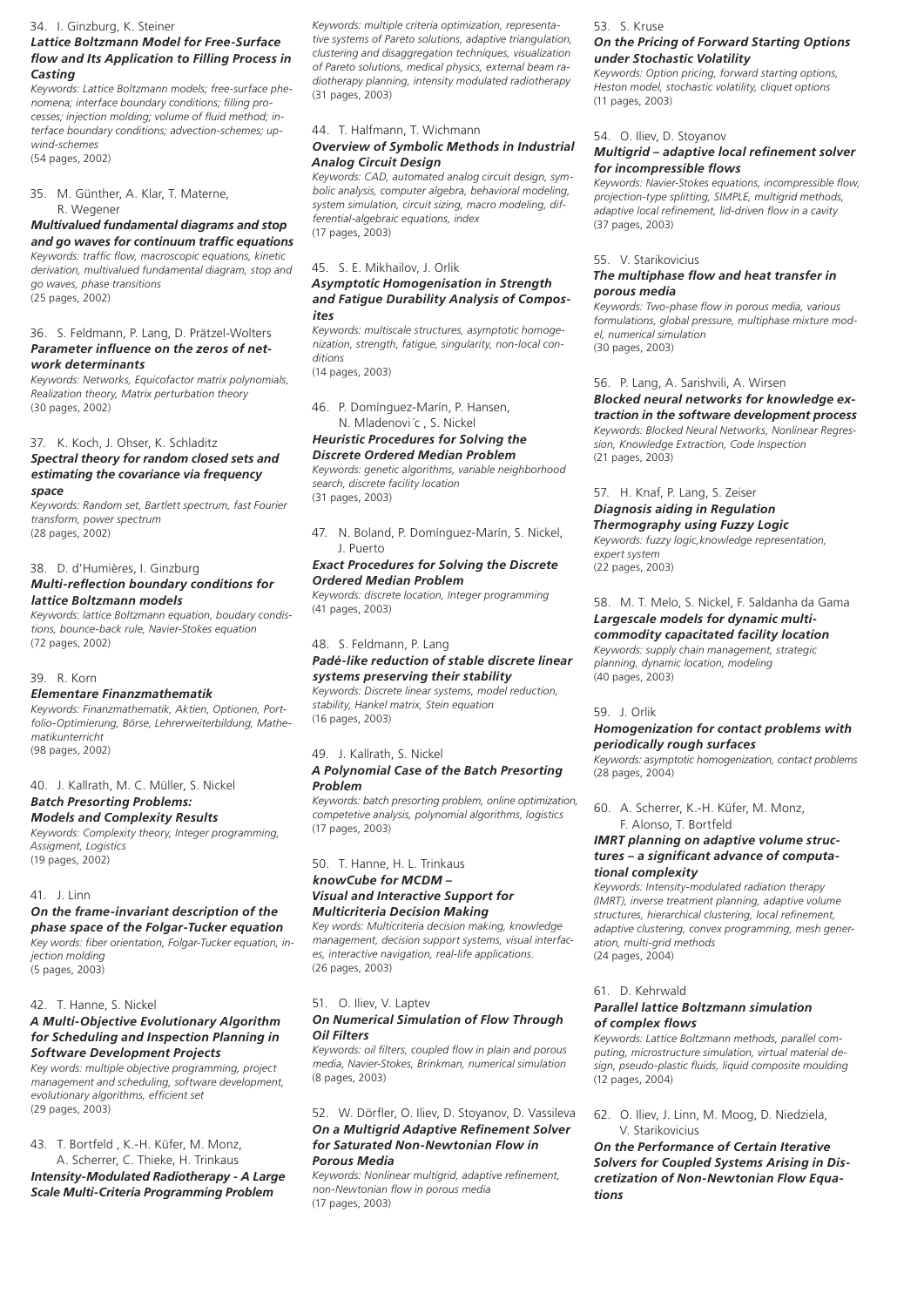*Keywords: Performance of iterative solvers, Preconditioners, Non-Newtonian flow* (17 pages, 2004)

## 63. R. Ciegis, O. Iliev, S. Rief, K. Steiner *On Modelling and Simulation of Different Regimes for Liquid Polymer Moulding*

*Keywords: Liquid Polymer Moulding, Modelling, Simulation, Infiltration, Front Propagation, non-Newtonian flow in porous media*  (43 pages, 2004)

#### 64. T. Hanne, H. Neu *Simulating Human Resources in Software Development Processes*

*Keywords: Human resource modeling, software process, productivity, human factors, learning curve* (14 pages, 2004)

## 65. O. Iliev, A. Mikelic, P. Popov *Fluid structure interaction problems in deformable porous media: Toward permeability of deformable porous media*

*Keywords: fluid-structure interaction, deformable porous media, upscaling, linear elasticity, stokes, finite elements*

(28 pages, 2004)

66. F. Gaspar, O. Iliev, F. Lisbona, A. Naumovich, P. Vabishchevich

## *On numerical solution of 1-D poroelasticity equations in a multilayered domain*

*Keywords: poroelasticity, multilayered material, finite volume discretization, MAC type grid* (41 pages, 2004)

#### 67. J. Ohser, K. Schladitz, K. Koch, M. Nöthe *Diffraction by image processing and its application in materials science*

*Keywords: porous microstructure, image analysis, random set, fast Fourier transform, power spectrum, Bartlett spectrum* (13 pages, 2004)

### 68. H. Neunzert

## *Mathematics as a Technology: Challenges for the next 10 Years*

*Keywords: applied mathematics, technology, modelling, simulation, visualization, optimization, glass processing, spinning processes, fiber-fluid interaction, trubulence effects, topological optimization, multicriteria optimization, Uncertainty and Risk, financial mathematics, Malliavin calculus, Monte-Carlo methods, virtual material design, filtration, bio-informatics, system biology* (29 pages, 2004)

## 69. R. Ewing, O. Iliev, R. Lazarov, A. Naumovich *On convergence of certain finite difference discretizations for 1D poroelasticity interface problems*

*Keywords: poroelasticity, multilayered material, finite volume discretizations, MAC type grid, error estimates*  (26 pages,2004)

## 70. W. Dörfler, O. Iliev, D. Stoyanov, D. Vassileva *On Efficient Simulation of Non-Newtonian Flow in Saturated Porous Media with a Multigrid Adaptive Refinement Solver*

*Keywords: Nonlinear multigrid, adaptive renement, non-Newtonian in porous media*

(25 pages, 2004)

#### 71. J. Kalcsics, S. Nickel, M. Schröder *Towards a Unified Territory Design Approach*

*– Applications, Algorithms and GIS Integration Keywords: territory desgin, political districting, sales territory alignment, optimization algorithms, Geographical Information Systems* (40 pages, 2005)

72. K. Schladitz, S. Peters, D. Reinel-Bitzer, A. Wiegmann, J. Ohser

*Design of acoustic trim based on geometric modeling and flow simulation for non-woven Keywords: random system of fibers, Poisson line process, flow resistivity, acoustic absorption, Lattice-Boltzmann method, non-woven* (21 pages, 2005)

## 73. V. Rutka, A. Wiegmann

*Explicit Jump Immersed Interface Method for virtual material design of the effective elastic moduli of composite materials Keywords: virtual material design, explicit jump immersed interface method, effective elastic moduli,* 

*composite materials* (22 pages, 2005)

## 74. T. Hanne

*Eine Übersicht zum Scheduling von Baustellen Keywords: Projektplanung, Scheduling, Bauplanung, Bauindustrie*

(32 pages, 2005)

### 75. J. Linn

## *The Folgar-Tucker Model as a Differetial Algebraic System for Fiber Orientation Calculation*

*Keywords: fiber orientation, Folgar–Tucker model, invariants, algebraic constraints, phase space, trace stability*

(15 pages, 2005)

76. M. Speckert, K. Dreßler, H. Mauch, A. Lion, G. J. Wierda

## *Simulation eines neuartigen Prüfsystems für Achserprobungen durch MKS-Modellierung einschließlich Regelung*

*Keywords: virtual test rig, suspension testing, multibody simulation, modeling hexapod test rig, optimization of test rig configuration* (20 pages, 2005)

77. K.-H. Küfer, M. Monz, A. Scherrer, P. Süss, F. Alonso, A. S.A. Sultan, Th. Bortfeld, D. Craft, Chr. Thieke

### *Multicriteria optimization in intensity modulated radiotherapy planning*

*Keywords: multicriteria optimization, extreme solutions, real-time decision making, adaptive approximation schemes, clustering methods, IMRT planning, reverse engineering*  (51 pages, 2005)

### 78. S. Amstutz, H. Andrä

## *A new algorithm for topology optimization using a level-set method*

*Keywords: shape optimization, topology optimization, topological sensitivity, level-set* (22 pages, 2005)

## 79. N. Ettrich

#### *Generation of surface elevation models for urban drainage simulation*

*Keywords: Flooding, simulation, urban elevation models, laser scanning* (22 pages, 2005)

80. H. Andrä, J. Linn, I. Matei, I. Shklyar, K. Steiner, E. Teichmann

## *OPTCAST – Entwicklung adäquater Strukturoptimierungsverfahren für Gießereien Technischer Bericht (KURZFASSUNG)*

*Keywords: Topologieoptimierung, Level-Set-Methode, Gießprozesssimulation, Gießtechnische Restriktionen, CAE-Kette zur Strukturoptimierung* (77 pages, 2005)

## 81. N. Marheineke, R. Wegener *Fiber Dynamics in Turbulent Flows Part I: General Modeling Framework*

*Keywords: fiber-fluid interaction; Cosserat rod; turbulence modeling; Kolmogorov's energy spectrum; double-velocity correlations; differentiable Gaussian fields* (20 pages, 2005)

## *Part II: Specific Taylor Drag*

*Keywords: flexible fibers; k-*e *turbulence model; fiber-turbulence interaction scales; air drag; random Gaussian aerodynamic force; white noise; stochastic differential equations; ARMA process*  (18 pages, 2005)

## 82. C. H. Lampert, O. Wirjadi

*An Optimal Non-Orthogonal Separation of the Anisotropic Gaussian Convolution Filter Keywords: Anisotropic Gaussian filter, linear filtering, orientation space, nD image processing, separable filters* (25 pages, 2005)

### 83. H. Andrä, D. Stoyanov

*Error indicators in the parallel finite element solver for linear elasticity DDFEM Keywords: linear elasticity, finite element method, hierarchical shape functions, domain decom-position, parallel implementation, a posteriori error estimates* (21 pages, 2006)

84. M. Schröder, I. Solchenbach

## *Optimization of Transfer Quality in Regional Public Transit*

*Keywords: public transit, transfer quality, quadratic assignment problem* (16 pages, 2006)

## 85. A. Naumovich, F. J. Gaspar

#### *On a multigrid solver for the three-dimensional Biot poroelasticity system in multilayered domains*

*Keywords: poroelasticity, interface problem, multigrid, operator-dependent prolongation* (11 pages, 2006)

## 86. S. Panda, R. Wegener, N. Marheineke *Slender Body Theory for the Dynamics of Curved Viscous Fibers*

*Keywords: curved viscous fibers; fluid dynamics; Navier-Stokes equations; free boundary value problem; asymptotic expansions; slender body theory* (14 pages, 2006)

# 87. E. Ivanov, H. Andrä, A. Kudryavtsev

*Domain Decomposition Approach for Automatic Parallel Generation of Tetrahedral Grids*

*Key words: Grid Generation, Unstructured Grid, Delaunay Triangulation, Parallel Programming, Domain Decomposition, Load Balancing* (18 pages, 2006)

88. S. Tiwari, S. Antonov, D. Hietel, J. Kuhnert, R. Wegener

#### *A Meshfree Method for Simulations of Interactions between Fluids and Flexible Structures*

*Key words: Meshfree Method, FPM, Fluid Structure Interaction, Sheet of Paper, Dynamical Coupling* (16 pages, 2006)

## 89. R. Ciegis , O. Iliev, V. Starikovicius, K. Steiner *Numerical Algorithms for Solving Problems of Multiphase Flows in Porous Media*

*Keywords: nonlinear algorithms, finite-volume method, software tools, porous media, flows* (16 pages, 2006)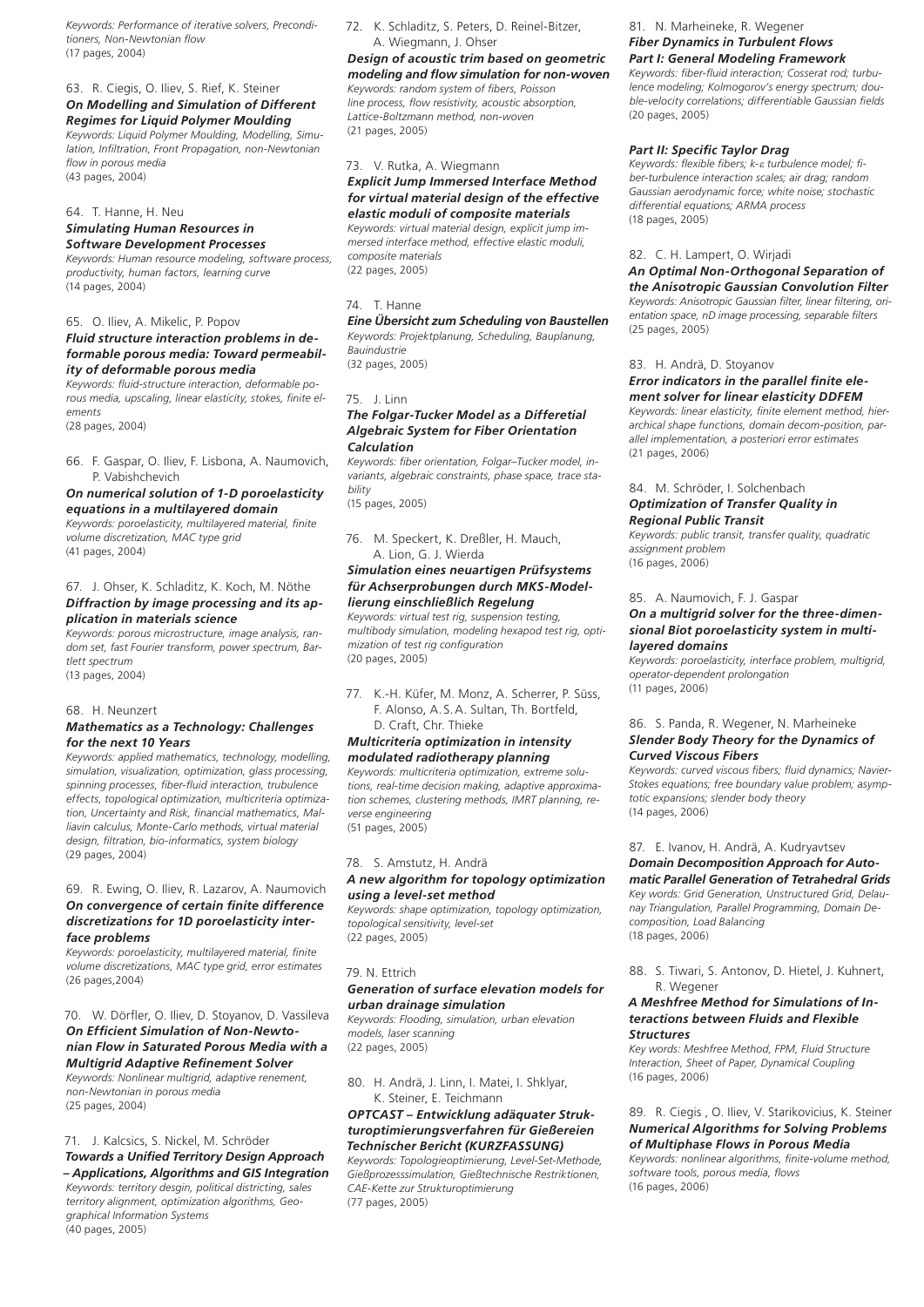#### 90. D. Niedziela, O. Iliev, A. Latz

#### *On 3D Numerical Simulations of Viscoelastic Fluids*

*Keywords: non-Newtonian fluids, anisotropic viscosity, integral constitutive equation*  (18 pages, 2006)

## 91. A. Winterfeld

## *Application of general semi-infinite Programming to Lapidary Cutting Problems*

*Keywords: large scale optimization, nonlinear programming, general semi-infinite optimization, design centering, clustering* (26 pages, 2006)

## 92. J. Orlik, A. Ostrovska

## *Space-Time Finite Element Approximation and Numerical Solution of Hereditary Linear Viscoelasticity Problems*

*Keywords: hereditary viscoelasticity; kern approximation by interpolation; space-time finite element approximation, stability and a priori estimate* (24 pages, 2006)

## 93. V. Rutka, A. Wiegmann, H. Andrä *EJIIM for Calculation of effective Elastic Moduli in 3D Linear Elasticity*

*Keywords: Elliptic PDE, linear elasticity, irregular domain, finite differences, fast solvers, effective elastic moduli*

(24 pages, 2006)

## 94. A. Wiegmann, A. Zemitis

## *EJ-HEAT: A Fast Explicit Jump Harmonic Averaging Solver for the Effective Heat Conductivity of Composite Materials*

*Keywords: Stationary heat equation, effective thermal conductivity, explicit jump, discontinuous coefficients, virtual material design, microstructure simulation, EJ-HEAT* (21 pages, 2006)

## 95. A. Naumovich

## *On a finite volume discretization of the three-dimensional Biot poroelasticity system in multilayered domains*

*Keywords: Biot poroelasticity system, interface problems, finite volume discretization, finite difference method* (21 pages, 2006)

## 96. M. Krekel, J. Wenzel

## *A unified approach to Credit Default Swaption and Constant Maturity Credit Default Swap valuation*

*Keywords: LIBOR market model, credit risk, Credit Default Swaption, Constant Maturity Credit Default Swapmethod* (43 pages, 2006)

## 97. A. Dreyer

# *Interval Methods for Analog Circiuts*

*Keywords: interval arithmetic, analog circuits, tolerance analysis, parametric linear systems, frequency response, symbolic analysis, CAD, computer algebra* (36 pages, 2006)

## 98. N. Weigel, S. Weihe, G. Bitsch, K. Dreßler *Usage of Simulation for Design and Optimization of Testing*

*Keywords: Vehicle test rigs, MBS, control, hydraulics, testing philosophy* (14 pages, 2006)

# 99. H. Lang, G. Bitsch, K. Dreßler, M. Speckert *Comparison of the solutions of the elastic and elastoplastic boundary value problems*

*Keywords: Elastic BVP, elastoplastic BVP, variational inequalities, rate-independency, hysteresis, linear kinematic hardening, stop- and play-operator* (21 pages, 2006)

## 100. M. Speckert, K. Dreßler, H. Mauch *MBS Simulation of a hexapod based suspension test rig*

*Keywords: Test rig, MBS simulation, suspension, hydraulics, controlling, design optimization* (12 pages, 2006)

## 101. S. Azizi Sultan, K.-H. Küfer *A dynamic algorithm for beam orientations in multicriteria IMRT planning*

*Keywords: radiotherapy planning, beam orientation optimization, dynamic approach, evolutionary algorithm, global optimization* (14 pages, 2006)

# 102. T. Götz, A. Klar, N. Marheineke, R. Wegener *A Stochastic Model for the Fiber Lay-down Process in the Nonwoven Production*

*Keywords: fiber dynamics, stochastic Hamiltonian system, stochastic averaging* (17 pages, 2006)

## 103. Ph. Süss, K.-H. Küfer

## *Balancing control and simplicity: a variable aggregation method in intensity modulated radiation therapy planning*

*Keywords: IMRT planning, variable aggregation, clustering methods*  (22 pages, 2006)

## 104. A. Beaudry, G. Laporte, T. Melo, S. Nickel *Dynamic transportation of patients in hospitals*

*Keywords: in-house hospital transportation, dial-a-ride, dynamic mode, tabu search*  (37 pages, 2006)

## 105. Th. Hanne

## *Applying multiobjective evolutionary algorithms in industrial projects*

*Keywords: multiobjective evolutionary algorithms, discrete optimization, continuous optimization, electronic circuit design, semi-infinite programming, scheduling* (18 pages, 2006)

## 106. J. Franke, S. Halim

## *Wild bootstrap tests for comparing signals and images*

*Keywords: wild bootstrap test, texture classification, textile quality control, defect detection, kernel estimate, nonparametric regression* (13 pages, 2007)

# 107. Z. Drezner, S. Nickel

#### *Solving the ordered one-median problem in the plane*

*Keywords: planar location, global optimization, ordered median, big triangle small triangle method, bounds, numerical experiments* (21 pages, 2007)

108. Th. Götz, A. Klar, A. Unterreiter, R. Wegener

### *Numerical evidance for the non-existing of solutions of the equations desribing rotational fiber spinning*

*Keywords: rotational fiber spinning, viscous fibers, boundary value problem, existence of solutions* (11 pages, 2007)

# 109. Ph. Süss, K.-H. Küfer

# *Smooth intensity maps and the Bortfeld-*

*Boyer sequencer*

*Keywords: probabilistic analysis, intensity modulated radiotherapy treatment (IMRT), IMRT plan application, step-and-shoot sequencing* (8 pages, 2007)

110. E. Ivanov, O. Gluchshenko, H. Andrä, A. Kudryavtsev

#### *Parallel software tool for decomposing and meshing of 3d structures*

*Keywords: a-priori domain decomposition, unstructured grid, Delaunay mesh generation* (14 pages, 2007)

## 111. O. Iliev, R. Lazarov, J. Willems

## *Numerical study of two-grid preconditioners for 1d elliptic problems with highly oscillating discontinuous coefficients*

*Keywords: two-grid algorithm, oscillating coefficients, preconditioner*  (20 pages, 2007)

112. L. Bonilla, T. Götz, A. Klar, N. Marheineke, R. Wegener

## *Hydrodynamic limit of the Fokker-Planckequation describing fiber lay-down processes*

*Keywords: stochastic dierential equations, Fokker-Planck equation, asymptotic expansion, Ornstein-Uhlenbeck process* (17 pages, 2007)

### 113. S. Rief

## *Modeling and simulation of the pressing section of a paper machine*

*Keywords: paper machine, computational fluid dynamics, porous media* (41 pages, 2007)

## 114. R. Ciegis, O. Iliev, Z. Lakdawala *On parallel numerical algorithms for simulating industrial filtration problems*

*Keywords: Navier-Stokes-Brinkmann equations, finite volume discretization method, SIMPLE, parallel computing, data decomposition method*  (24 pages, 2007)

## 115. N. Marheineke, R. Wegener

#### *Dynamics of curved viscous fibers with surface tension*

*Keywords: Slender body theory, curved viscous bers with surface tension, free boundary value problem* (25 pages, 2007)

## 116. S. Feth, J. Franke, M. Speckert

#### *Resampling-Methoden zur mse-Korrektur und Anwendungen in der Betriebsfestigkeit*

*Keywords: Weibull, Bootstrap, Maximum-Likelihood, Betriebsfestigkeit*

(16 pages, 2007)

117. H. Knaf

#### *Kernel Fisher discriminant functions – a concise and rigorous introduction*

*Keywords: wild bootstrap test, texture classification, textile quality control, defect detection, kernel estimate, nonparametric regression* (30 pages, 2007)

118. O. Iliev, I. Rybak *On numerical upscaling for flows in heterogeneous porous media*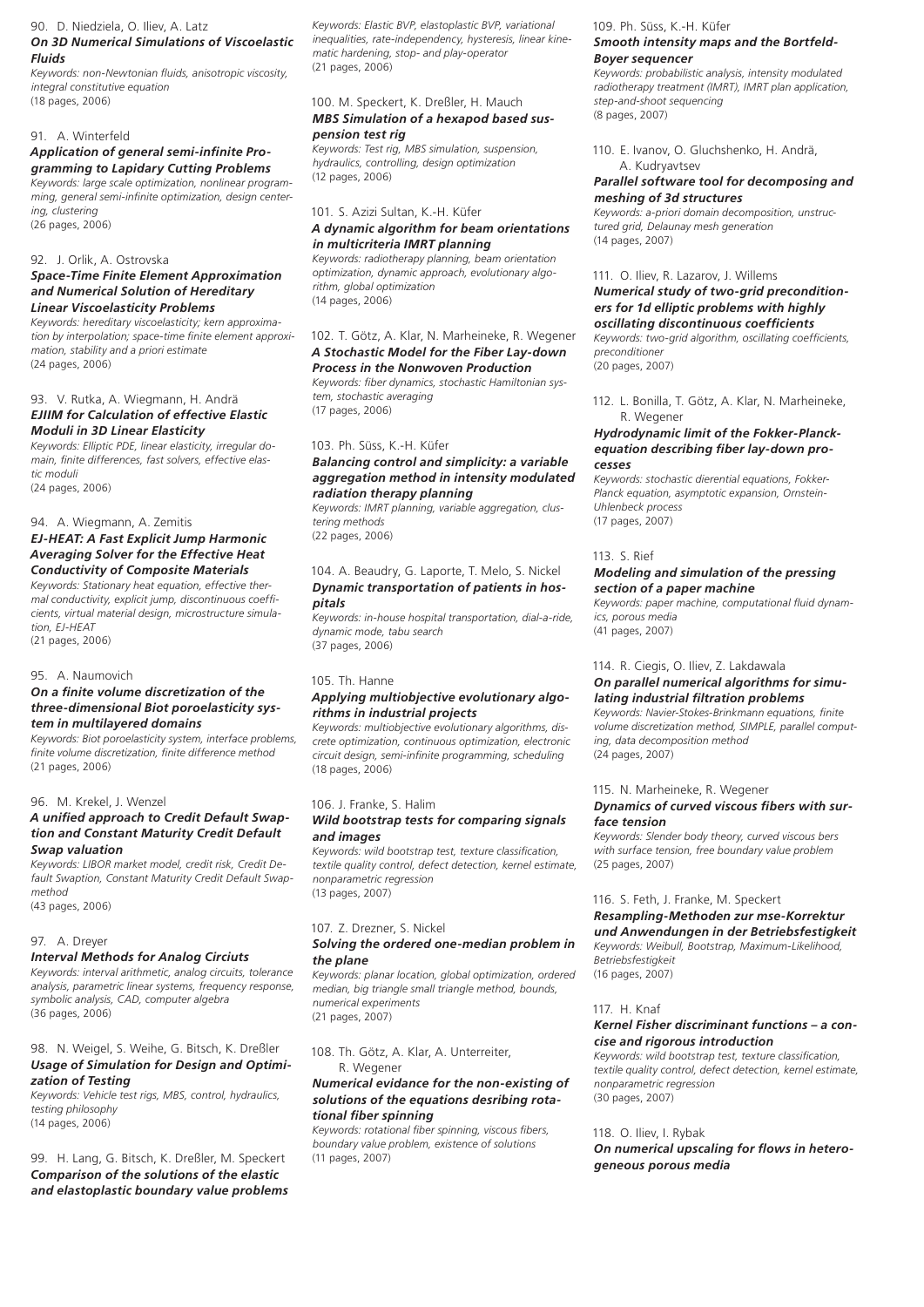*Keywords: numerical upscaling, heterogeneous porous media, single phase flow, Darcy's law, multiscale problem, effective permeability, multipoint flux approximation, anisotropy* (17 pages, 2007)

119. O. Iliev, I. Rybak

## *On approximation property of multipoint flux approximation method*

*Keywords: Multipoint flux approximation, finite volume method, elliptic equation, discontinuous tensor coefficients, anisotropy* (15 pages, 2007)

#### 120. O. Iliev, I. Rybak, J. Willems

## *On upscaling heat conductivity for a class of industrial problems*

*Keywords: Multiscale problems, effective heat conductivity, numerical upscaling, domain decomposition* (21 pages, 2007)

## 121. R. Ewing, O. Iliev, R. Lazarov, I. Rybak *On two-level preconditioners for flow in porous media*

*Keywords: Multiscale problem, Darcy's law, single phase flow, anisotropic heterogeneous porous media, numerical upscaling, multigrid, domain decomposition, efficient preconditioner* (18 pages, 2007)

#### 122. M. Brickenstein, A. Dreyer

## *POLYBORI: A Gröbner basis framework for Boolean polynomials*

*Keywords: Gröbner basis, formal verification, Boolean polynomials, algebraic cryptoanalysis, satisfiability* (23 pages, 2007)

#### 123. O. Wirjadi

*Survey of 3d image segmentation methods Keywords: image processing, 3d, image segmentation, binarization* (20 pages, 2007)

#### 124. S. Zeytun, A. Gupta

#### *A Comparative Study of the Vasicek and the CIR Model of the Short Rate*

*Keywords: interest rates, Vasicek model, CIR-model, calibration, parameter estimation* (17 pages, 2007)

#### 125. G. Hanselmann, A. Sarishvili

## *Heterogeneous redundancy in software quality prediction using a hybrid Bayesian approach*

*Keywords: reliability prediction, fault prediction, nonhomogeneous poisson process, Bayesian model averaging*

(17 pages, 2007)

## 126. V. Maag, M. Berger, A. Winterfeld, K.-H. Küfer

## *A novel non-linear approach to minimal area rectangular packing*

*Keywords: rectangular packing, non-overlapping constraints, non-linear optimization, regularization, relaxation* 

(18 pages, 2007)

### 127. M. Monz, K.-H. Küfer, T. Bortfeld, C. Thieke *Pareto navigation – systematic multi-criteria-based IMRT treatment plan determination*

*Keywords: convex, interactive multi-objective optimization, intensity modulated radiotherapy planning* (15 pages, 2007)

#### 128. M. Krause, A. Scherrer

## *On the role of modeling parameters in IMRT plan optimization*

*Keywords: intensity-modulated radiotherapy (IMRT), inverse IMRT planning, convex optimization, sensitivity analysis, elasticity, modeling parameters, equivalent uniform dose (EUD)* (18 pages, 2007)

#### 129. A. Wiegmann

## *Computation of the permeability of porous materials from their microstructure by FFF-Stokes*

*Keywords: permeability, numerical homogenization, fast Stokes solver* (24 pages, 2007)

#### 130. T. Melo, S. Nickel, F. Saldanha da Gama *Facility Location and Supply Chain Management – A comprehensive review*

*Keywords: facility location, supply chain management, network design* (54 pages, 2007)

## 131. T. Hanne, T. Melo, S. Nickel *Bringing robustness to patient flow management through optimized patient transports in hospitals*

*Keywords: Dial-a-Ride problem, online problem, case study, tabu search, hospital logistics*  (23 pages, 2007)

132. R. Ewing, O. Iliev, R. Lazarov, I. Rybak, J. Willems

#### *An efficient approach for upscaling properties of composite materials with high contrast of coefficients*

*Keywords: effective heat conductivity, permeability of fractured porous media, numerical upscaling, fibrous insulation materials, metal foams* (16 pages, 2008)

#### 133. S. Gelareh, S. Nickel

#### *New approaches to hub location problems in public transport planning*

*Keywords: integer programming, hub location, transportation, decomposition, heuristic* (25 pages, 2008)

134. G. Thömmes, J. Becker, M. Junk, A. K. Vaikuntam, D. Kehrwald, A. Klar, K. Steiner, A. Wiegmann

#### *A Lattice Boltzmann Method for immiscible multiphase flow simulations using the Level Set Method*

*Keywords: Lattice Boltzmann method, Level Set method, free surface, multiphase flow* (28 pages, 2008)

### 135. J. Orlik

### *Homogenization in elasto-plasticity*

*Keywords: multiscale structures, asymptotic homogenization, nonlinear energy*  (40 pages, 2008)

136. J. Almquist, H. Schmidt, P. Lang, J. Deitmer, M. Jirstrand, D. Prätzel-Wolters, H. Becker

## *Determination of interaction between MCT1 and CAII via a mathematical and physiological approach*

*Keywords: mathematical modeling; model reduction; electrophysiology; pH-sensitive microelectrodes; proton antenna*  (20 pages, 2008)

137. E. Savenkov, H. Andrä, O. Iliev

#### *An analysis of one regularization approach for solution of pure Neumann problem*

*Keywords: pure Neumann problem, elasticity, regularization, finite element method, condition number* (27 pages, 2008)

#### 138. O. Berman, J. Kalcsics, D. Krass, S. Nickel *The ordered gradual covering location problem on a network*

*Keywords: gradual covering, ordered median function, network location* (32 pages, 2008)

139. S. Gelareh, S. Nickel

## *Multi-period public transport design: A novel model and solution approaches*

*Keywords: Integer programming, hub location, public transport, multi-period planning, heuristics* (31 pages, 2008)

## 140. T. Melo, S. Nickel, F. Saldanha-da-Gama *Network design decisions in supply chain planning*

*Keywords: supply chain design, integer programming models, location models, heuristics* (20 pages, 2008)

141. C. Lautensack, A. Särkkä, J. Freitag, K. Schladitz

#### *Anisotropy analysis of pressed point processes*

*Keywords: estimation of compression, isotropy test, nearest neighbour distance, orientation analysis, polar ice, Ripley's K function* (35 pages, 2008)

#### 142. O. Iliev, R. Lazarov, J. Willems

### *A Graph-Laplacian approach for calculating the effective thermal conductivity of complicated fiber geometries*

*Keywords: graph laplacian, effective heat conductivity, numerical upscaling, fibrous materials* (14 pages, 2008)

## 143. J. Linn, T. Stephan, J. Carlsson, R. Bohlin *Fast simulation of quasistatic rod deformations for VR applications*

*Keywords: quasistatic deformations, geometrically exact rod models, variational formulation, energy minimization, finite differences, nonlinear conjugate gradients*

(7 pages, 2008)

#### 144. J. Linn, T. Stephan *Simulation of quasistatic deformations using discrete rod models*

*Keywords: quasistatic deformations, geometrically exact rod models, variational formulation, energy minimization, finite differences, nonlinear conjugate gradients*

(9 pages, 2008)

# 145. J. Marburger, N. Marheineke, R. Pinnau *Adjoint based optimal control using mesh-*

## *less discretizations*

*Keywords: Mesh-less methods, particle methods, Eulerian-Lagrangian formulation, optimization strategies, adjoint method, hyperbolic equations* (14 pages, 2008

# 146. S. Desmettre, J. Gould, A. Szimayer *Own-company stockholding and work effort preferences of an unconstrained executive*

*Keywords: optimal portfolio choice, executive compensation* (33 pages, 2008)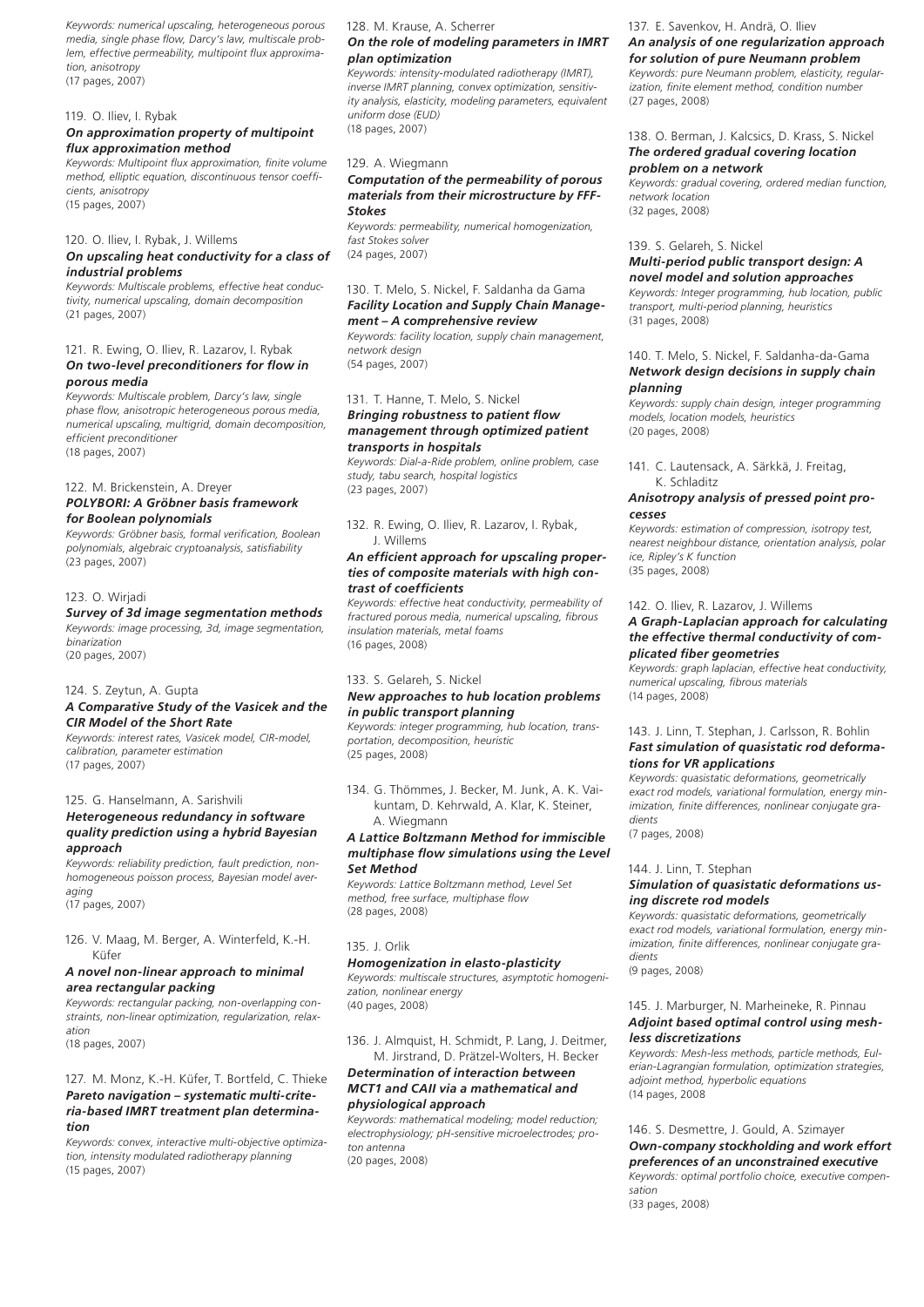147. M. Berger, M. Schröder, K.-H. Küfer

#### *A constraint programming approach for the two-dimensional rectangular packing problem with orthogonal orientations*

*Keywords: rectangular packing, orthogonal orientations non-overlapping constraints, constraint propagation*

(13 pages, 2008)

## 148. K. Schladitz, C. Redenbach, T. Sych, M. Godehardt

*Microstructural characterisation of open foams using 3d images*

*Keywords: virtual material design, image analysis, open foams*

(30 pages, 2008)

## 149. E. Fernández, J. Kalcsics, S. Nickel, R. Ríos-Mercado

*A novel territory design model arising in the implementation of the WEEE-Directive Keywords: heuristics, optimization, logistics, recycling* (28 pages, 2008)

150. H. Lang, J. Linn

## *Lagrangian field theory in space-time for geometrically exact Cosserat rods*

*Keywords: Cosserat rods, geometrically exact rods, small strain, large deformation, deformable bodies, Lagrangian field theory, variational calculus* (19 pages, 2009)

151. K. Dreßler, M. Speckert, R. Müller, Ch. Weber

#### *Customer loads correlation in truck engineering*

*Keywords: Customer distribution, safety critical components, quantile estimation, Monte-Carlo methods* (11 pages, 2009)

#### 152. H. Lang, K. Dreßler

#### *An improved multiaxial stress-strain correction model for elastic FE postprocessing*

*Keywords: Jiang's model of elastoplasticity, stress-strain correction, parameter identification, automatic differentiation, least-squares optimization, Coleman-Li algorithm*

(6 pages, 2009)

## 153. J. Kalcsics, S. Nickel, M. Schröder

## *A generic geometric approach to territory design and districting*

*Keywords: Territory design, districting, combinatorial optimization, heuristics, computational geometry* (32 pages, 2009)

#### 154. Th. Fütterer, A. Klar, R. Wegener

#### *An energy conserving numerical scheme for the dynamics of hyperelastic rods*

*Keywords: Cosserat rod, hyperealstic, energy conservation, finite differences* (16 pages, 2009)

155. A. Wiegmann, L. Cheng, E. Glatt, O. Iliev, S. Rief

### *Design of pleated filters by computer simulations*

*Keywords: Solid-gas separation, solid-liquid separation, pleated filter, design, simulation* (21 pages, 2009)

156. A. Klar, N. Marheineke, R. Wegener *Hierarchy of mathematical models for production processes of technical textiles*

*Keywords: Fiber-fluid interaction, slender-body theory, turbulence modeling, model reduction, stochastic differential equations, Fokker-Planck equation, asymptotic expansions, parameter identification* (21 pages, 2009)

157. E. Glatt, S. Rief, A. Wiegmann, M. Knefel, E. Wegenke

## *Structure and pressure drop of real and virtual metal wire meshes*

*Keywords: metal wire mesh, structure simulation, model calibration, CFD simulation, pressure loss* (7 pages, 2009)

## 158. S. Kruse, M. Müller

## *Pricing American call options under the assumption of stochastic dividends – An application of the Korn-Rogers model*

*Keywords: option pricing, American options, dividends, dividend discount model, Black-Scholes model* (22 pages, 2009)

## 159. H. Lang, J. Linn, M. Arnold

## *Multibody dynamics simulation of geometrically exact Cosserat rods*

*Keywords: flexible multibody dynamics, large deformations, finite rotations, constrained mechanical systems, structural dynamics* (20 pages, 2009)

#### 160. P. Jung, S. Leyendecker, J. Linn, M. Ortiz *Discrete Lagrangian mechanics and geometrically exact Cosserat rods*

*Keywords: special Cosserat rods, Lagrangian mechanics, Noether's theorem, discrete mechanics, frame-indifference, holonomic constraints* (14 pages, 2009)

161. M. Burger, K. Dreßler, A. Marquardt, M. Speckert

## *Calculating invariant loads for system simulation in vehicle engineering*

*Keywords: iterative learning control, optimal control theory, differential algebraic equations(DAEs)* (18 pages, 2009)

### 162. M. Speckert, N. Ruf, K. Dreßler *Undesired drift of multibody models excited by measured accelerations or forces*

*Keywords: multibody simulation, full vehicle model, force-based simulation, drift due to noise* (19 pages, 2009)

163. A. Streit, K. Dreßler, M. Speckert, J. Lichter, T. Zenner, P. Bach

## *Anwendung statistischer Methoden zur Erstellung von Nutzungsprofilen für die Auslegung von Mobilbaggern Keywords: Nutzungsvielfalt, Kundenbeanspruchung,*

*Bemessungsgrundlagen* (13 pages, 2009)

## 164. I. Correia, S. Nickel, F. Saldanha-da-Gama *Anwendung statistischer Methoden zur Erstellung von Nutzungsprofilen für die Auslegung von Mobilbaggern*

*Keywords: Capacitated Hub Location, MIP formulations* (10 pages, 2009)

### 165. F. Yaneva, T. Grebe, A. Scherrer *An alternative view on global radiotherapy optimization problems*

*Keywords: radiotherapy planning, path-connected sublevelsets, modified gradient projection method, improving and feasible directions* (14 pages, 2009)

## 166. J. I. Serna, M. Monz, K.-H. Küfer, C. Thieke *Trade-off bounds and their effect in multi-*

## *criteria IMRT planning*

*Keywords: trade-off bounds, multi-criteria optimization, IMRT, Pareto surface* (15 pages, 2009)

167. W. Arne, N. Marheineke, A. Meister, R. Wegener

#### *Numerical analysis of Cosserat rod and string models for viscous jets in rotational spinning processes*

*Keywords: Rotational spinning process, curved viscous fibers, asymptotic Cosserat models, boundary value problem, existence of numerical solutions* (18 pages, 2009)

## 168. T. Melo, S. Nickel, F. Saldanha-da-Gama *An LP-rounding heuristic to solve a multiperiod facility relocation problem*

*Keywords: supply chain design, heuristic, linear programming, rounding* (37 pages, 2009)

## 169. I. Correia, S. Nickel, F. Saldanha-da-Gama *Single-allocation hub location problems with capacity choices*

*Keywords: hub location, capacity decisions, MILP formulations* (27 pages, 2009)

## 170. S. Acar, K. Natcheva-Acar *A guide on the implementation of the Heath-Jarrow-Morton Two-Factor Gaussian Short Rate Model (HJM-G2++)*

*Keywords: short rate model, two factor Gaussian, G2++, option pricing, calibration* (30 pages, 2009)

## 171. A. Szimayer, G. Dimitroff, S. Lorenz *A parsimonious multi-asset Heston model: calibration and derivative pricing*

*Keywords: Heston model, multi-asset, option pricing, calibration, correlation* (28 pages, 2009)

## 172. N. Marheineke, R. Wegener *Modeling and validation of a stochastic drag for fibers in turbulent flows*

*Keywords: fiber-fluid interactions, long slender fibers, turbulence modelling, aerodynamic drag, dimensional analysis, data interpolation, stochastic partial differential algebraic equation, numerical simulations, experimental validations* (19 pages, 2009)

#### 173. S. Nickel, M. Schröder, J. Steeg *Planning for home health care services Keywords: home health care, route planning, metaheuristics, constraint programming* (23 pages, 2009)

## 174. G. Dimitroff, A. Szimayer, A. Wagner *Quanto option pricing in the parsimonious Heston model*

*Keywords: Heston model, multi asset, quanto options, option pricing* (14 pages, 2009) 174. G. Dimitroff, A. Szimayer, A. Wagner

## 175. S. Herkt, K. Dreßler, R. Pinnau *Model reduction of nonlinear problems in structural mechanics*

*Keywords: flexible bodies, FEM, nonlinear model reduction, POD* (13 pages, 2009)